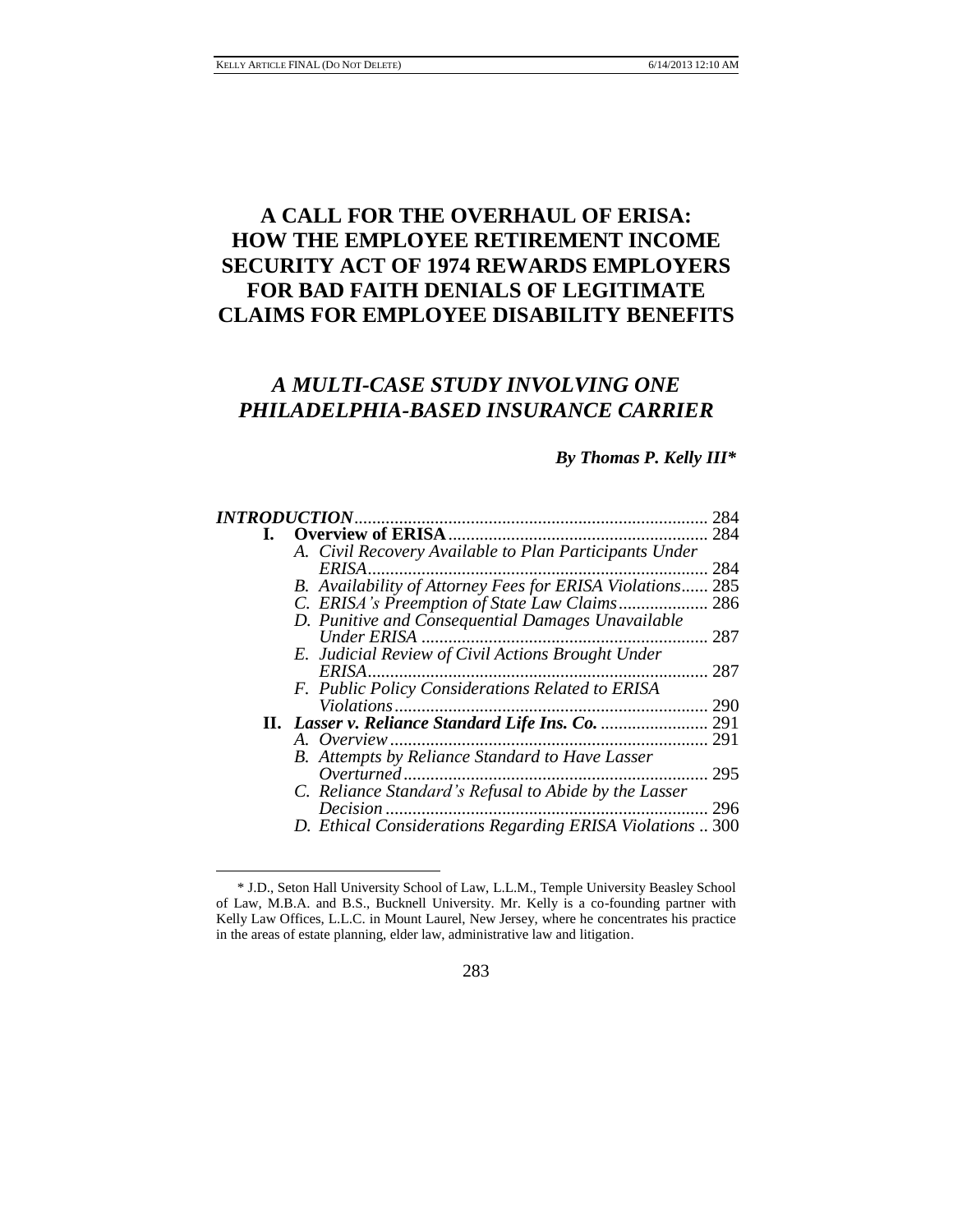| III. ERISA Lacks Any Real Deterrent Against Unlawful  |  |
|-------------------------------------------------------|--|
|                                                       |  |
| A. Remanding Cases to the Plan Administrator Seems    |  |
|                                                       |  |
| B. Result - ERISA's Current Framework is Insufficient |  |
|                                                       |  |
| IV. Proposed Amendments to ERISA's Recovery           |  |
|                                                       |  |
|                                                       |  |
|                                                       |  |

#### *INTRODUCTION*

This paper examines whether the unavailability of extraordinary damages for willful and knowing violations of the Employee Retirement Income Security Act ("ERISA")<sup>1</sup> actually incentivizes plan administrators to knowingly deny legitimate claims for employee disability benefits. The paper will explore this issue, at least in part, from a policy perspective, to determine whether the public interest warrants an overhaul of ERISA's recovery scheme. Specifically, a multiple-case analysis involving one Philadelphia-based disability carrier suggests that ERISA's current framework tends to result in a financial windfall for offending benefit plan sponsors and a corresponding underpayment of state and federal taxes by disabled plan participants to the detriment of society as a whole.

#### *I. Overview of ERISA*

#### *A. Civil Recovery Available to Plan Participants Under ERISA*

Originally passed by the Ninety-Third Congress in 1974, ERISA defines an "employee welfare benefit plan" as any plan, fund, or program maintained by an employer for the purpose of providing for its participants or their beneficiaries, through the purchase of insurance or otherwise, benefits in the event of sickness, accident, disability, death or unemployment.<sup>2</sup> Under ERISA's civil enforcement scheme, an aggrieved plan participant or beneficiary may recover the following damages: benefits due to him under the benefits plan; enforcement of rights under the terms of the plan; or clarification of rights to future

 $1$  29 U.S.C. § 1001 (2012).

<sup>&</sup>lt;sup>2</sup> 29 U.S.C. § 1002(1) (2012).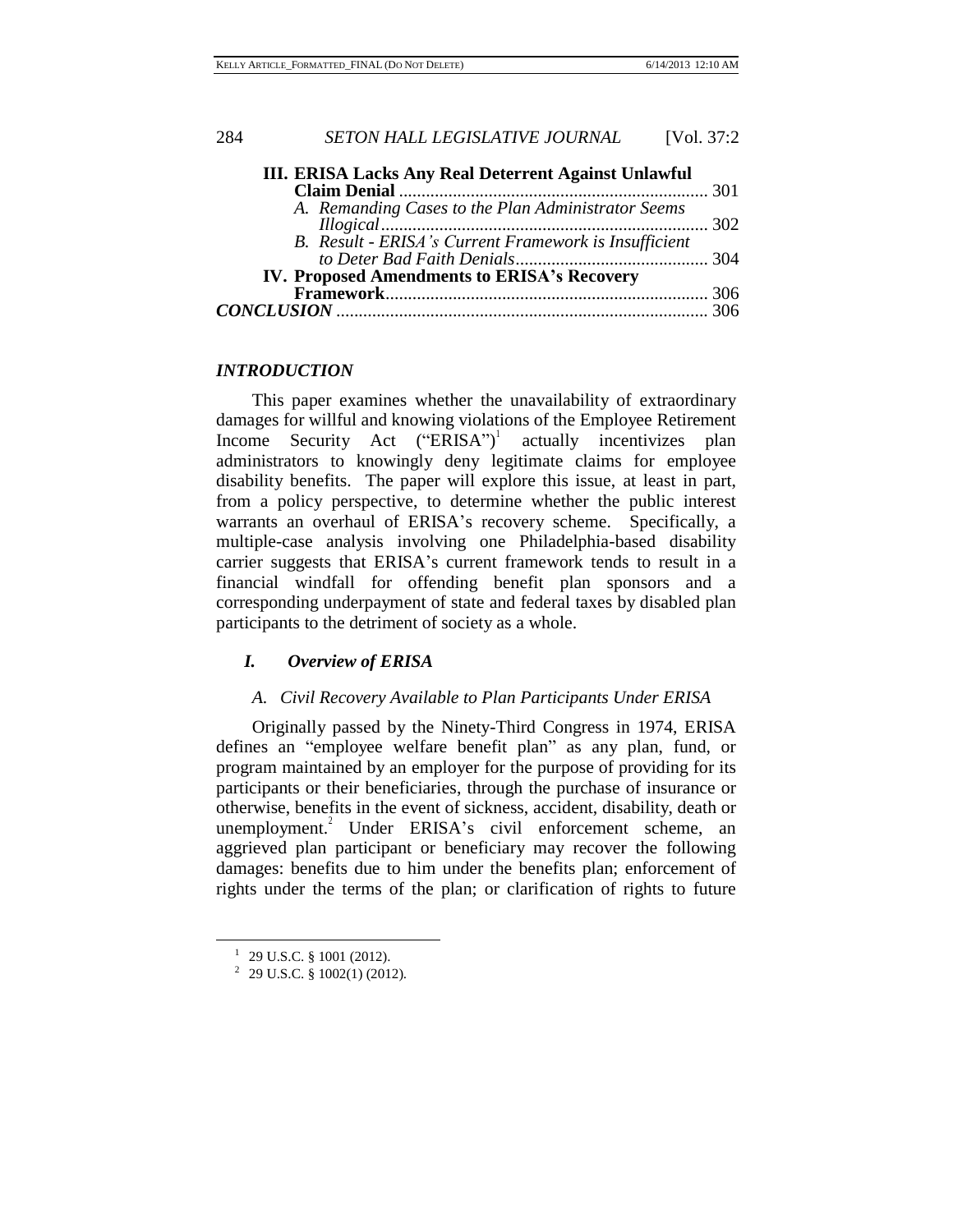benefits under the terms of the plan.<sup>3</sup> Beyond those benefits actually due under the plan, the availability of additional recovery has been the focus of much litigation throughout ERISA's history.

#### *B. Availability of Attorney Fees for ERISA Violations*

ERISA expressly provides that a court may allow recovery of a reasonable attorney's fee and costs of suit to either party.<sup>4</sup> In a recent landmark case, the United States Supreme Court ruled that a fee claimant in an ERISA matter need not even be a "prevailing party" to be eligible for an attorney fee award. 5 In *Hardt v. Reliance Standard Life Ins. Co.*, the Court held that a successful fee claimant need only show "some degree of success on the merits." <sup>6</sup> Distinguishing *Hardt* from typical fee-shifting ERISA matters was the district court's finding that although it was "inclined to rule in Ms. Hardt's favor" on her benefits claim, the insurer should first be given "the chance to address the deficiencies" in its required "full and fair review" of that claim. Therefore, even though the case had merely been remanded to the insurer for further adjudication without an order to pay damages, the Supreme Court believed that the plaintiff had achieved more than "trivial success on the merits" or a "purely procedural victory" and was thus eligible to recover attorney fees under 29 U.S.C.  $$1132 (g)(1).$ <sup>8</sup>

Having first determined that an aggrieved plan participant is eligible to recover attorney fees, a district court must next consider several factors before determining whether a fee award is appropriate. The Third Circuit set forth the relevant factors to be considered in *Ursic v. Bethlehem Mines.*<sup>10</sup> They include: "(1) the offending parties' culpability or bad faith; (2) the ability of the offending parties to satisfy an award of attorneys' fees; (3) the deterrent effect of an award of attorneys' fees against the offending parties; (4) the benefit conferred on members of the [benefit] plan as a whole; and (5) the relative merits of

<sup>&</sup>lt;sup>3</sup> 29 U.S.C. § 1132(a) (1) (B) (2012).

 $4$  29 U.S.C. §1132(g) (1) (2012).

<sup>5</sup> Hardt v. Reliance Standard Life Ins Co., 130 S.Ct. 2149, 2156 (2010).

<sup>6</sup> *Id.* (citing Ruckelhaus v. Sierra Club, 463 U.S. 680, 694 (1983)).

<sup>7</sup> *Hardt*, 130 S. Ct. at 2158.

<sup>8</sup> *Id*.

<sup>9</sup> *In re* Unisys Corp. v. Retiree Med. Benefits ERISA Litig., 579 F.3d 220, 239 (3d Cir. 2009).

<sup>10</sup> 719 F.2d 670 (3d Cir. 1983).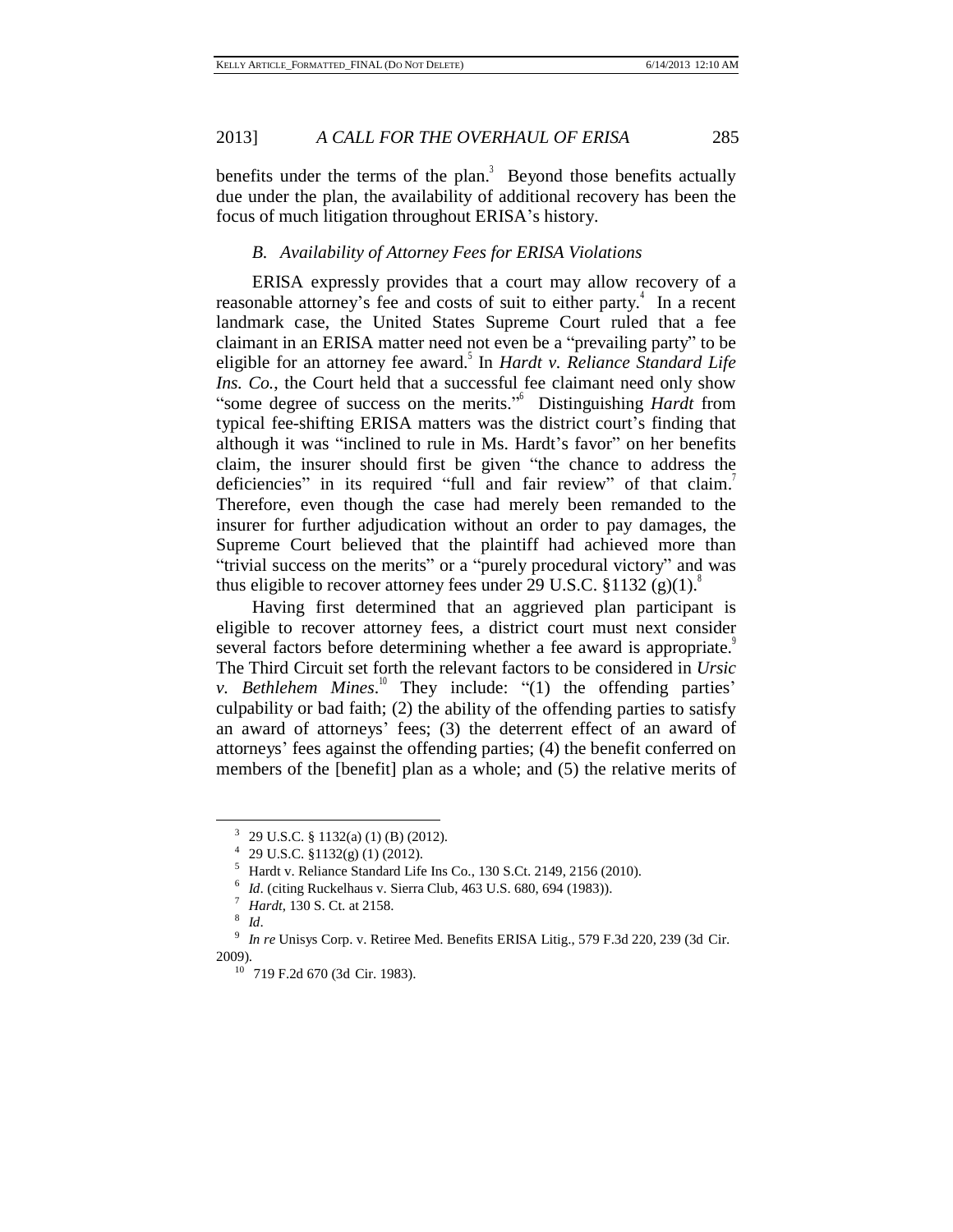the parties' position." A party seeking attorney fees in an ERISA action need not prove each and every one of the *Ursic* factors, but rather, they are all elements to be considered during the exercise of the Court's discretion.<sup>12</sup>

#### *C. ERISA's Preemption of State Law Claims*

Section 502(e) (1) of ERISA provides that federal district courts shall have exclusive jurisdiction over lawsuits brought by a participant to recover the benefits due them under the terms of an employee welfare benefit plan.<sup>13</sup> ERISA's "pre-emption clause" (§ 514(a)) provides that the Act supersedes all state laws insofar as they "relate to any employee benefit plan," but ERISA's "saving clause"  $(\S 514(b) (2) (A))$  excepts from such preemption any state law that "regulates insurance."<sup>14</sup> Therefore, ERISA generally preempts state law claims that are related to the employee benefit plan at issue.<sup>15</sup> This often results in an aggrieved plaintiff's inability to truly be made whole, even in cases of bad faith or intentional misconduct, because punitive awards and consequential damages are unavailable to the injured party.<sup>16</sup> A state law claim relates to an employee benefit plan if "the existence of an ERISA plan [is] a critical factor in establishing liability' and 'the trial court's inquiry would be directed to the plan."<sup>17</sup> To avoid preemption by ERISA, the state law being applied "must be 'specifically directed' toward the insurance industry."<sup>8</sup> It is not enough that a statute merely has a "significant impact" on the insurance industry.<sup>19</sup>

<sup>11</sup> *Id*. at 673.

<sup>12</sup> Fields v. Thompson Printing Co., 363 F.3d 259, 275 (3d Cir. 2004).

<sup>13</sup> 29 U.S.C. § 1132(e)(1)(2012).

<sup>14</sup> Pilot Life Ins. Co. v. Dedeaux,481 U.S. 41 (1987).

<sup>15</sup> 29 U.S.C. § 1144(a) (2012); *see also* Egelhoff v.Egelhoff, 532 U.S. 141, 147-48 (2001); Metro. Life Ins. Co. v. Price, 501 F.3d 271, 275 (3d. Cir. 2007).

<sup>&</sup>lt;sup>16</sup> An exception to this general rule, not applicable for the purposes of this article, resulted when ERISA was amended by the Retirement Equity Act of 1984, which included an exception for qualified domestic relations orders. 29 U.S.C. § 1144(b)(7); Retirement Equity Act of 1984, Pub. L. No. 98–397, Stat 1426; *see* Boggs v. Boggs, 520 U.S. 833, 846- 47 (1997).

<sup>&</sup>lt;sup>17</sup> Stanley v. Int'l Bhd. of Electrical Workers, 207 Fed.Appx. 185, 189-90 (3d. Cir. 2006) (quoting 1975 Salaried Ret. Plan for Eligible Emp. of Crucible, Inc. v. Nobers*,*968 F.2d 401, 406 (3d. Cir. 1992).

<sup>18</sup> Levine v. United Healthcare Corp*.*, 402 F.3d 156, 166 (3d. Cir. 2005).

<sup>19</sup> *Id*.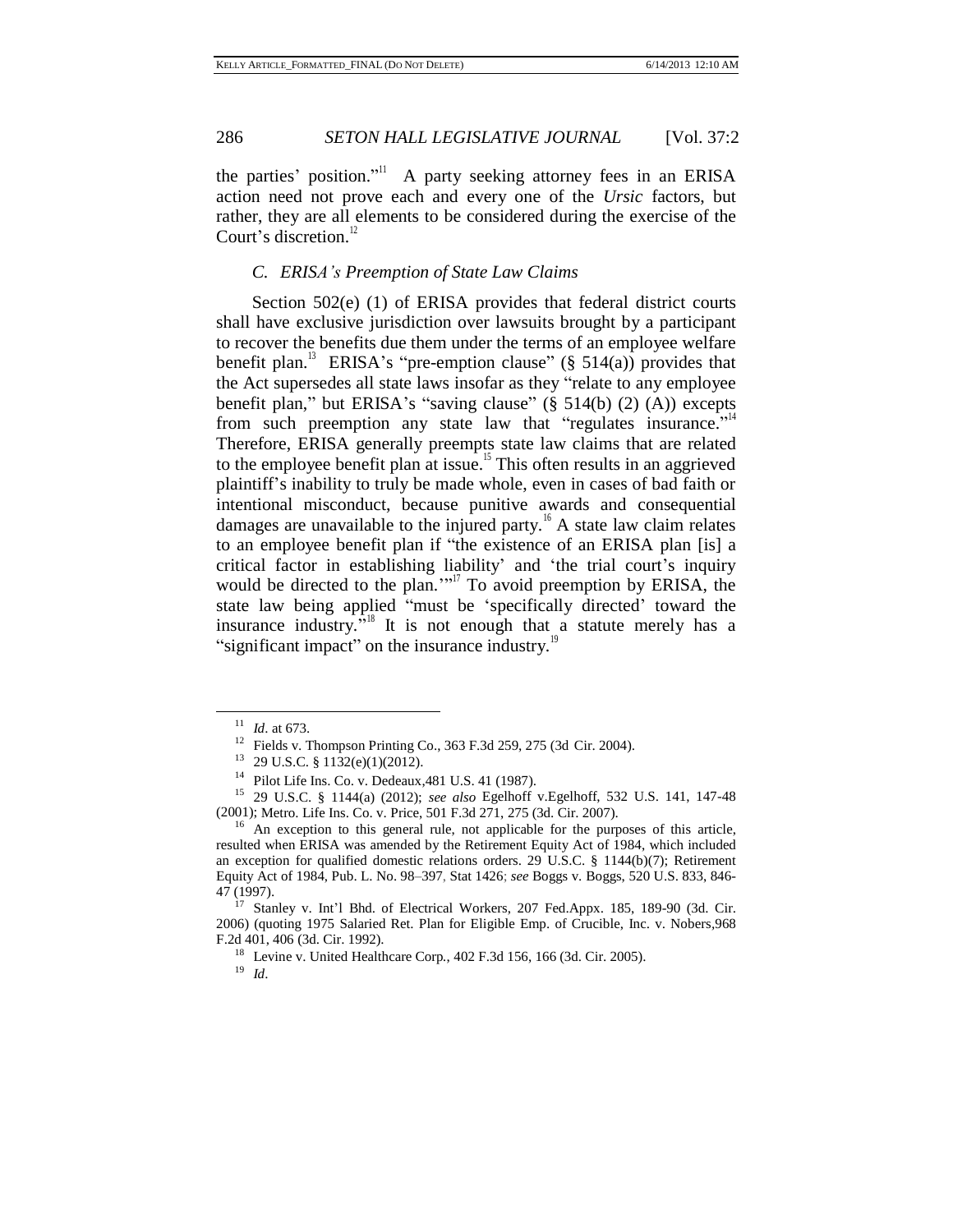#### *D. Punitive and Consequential Damages Unavailable Under ERISA*

To the dismay of many disabled plan participants, the Supreme Court has determined that extra-contractual, compensatory and punitive damages are not available under  $ERISA$ <sup>20</sup> Basing its holding on perceived congressional intent, the Court has ruled that the express enforcement provisions set forth in §502(a) suggests that Congress never intended to authorize other unmentioned remedies.<sup>21</sup> This conclusion is based, at least in part, on the fact that an early version of the statute in both the Senate and House Committee Reports had included a provision for "legal or equitable" relief, permitting "the full range of legal and equitable remedies available in both state and federal courts."<sup>22</sup> In determining that punitive and other damages were not intended under ERISA, the Court observed that in the bill finally passed by the House of Representatives and ultimately adopted by the Senate the reference to legal relief had been deleted. $3$ 

#### *E. Judicial Review of Civil Actions Brought Under ERISA*

Although plan participants are legally permitted to bring a civil action to recover damages under ERISA, before doing so they must first exhaust the administrative remedies available under the plan. $4^4$  This policy is, at least ostensibly, "to help reduce the number of frivolous lawsuits under ERISA; to promote the consistent treatment of claims for benefits; to provide a non-adversarial method of claims settlement; and to minimize the costs of claims settlement for all concerned.<sup> $2^{\text{th}}$ </sup> When a dispute does find its way to federal court, the sitting judge is tasked with determining whether a plan administrator improperly denied benefits to one or more of the plan's participants in violation of ERISA's claim provisions. The narrow scope of the court's review is limited to the

 $^{20}$  Massachusetts Mutual Life Ins. Co. v. Russell, 473 U.S. 134, 144 (1985).

<sup>21</sup> *Russell*, 473 U.S. at 146.

<sup>&</sup>lt;sup>22</sup> *Id.* (citing H.R.Rep. No. 93-533, at 17 (1973), U.S. Code Cong. & Admin. News 1974, pp. 4639, 4655, 2 Leg.Hist. 2364.)

<sup>23</sup> *Russell*, 473 U.S. at 146.

<sup>&</sup>lt;sup>24</sup> Harrow v. Prudential Ins. Co. of America, 279 F.3d 244, 249 (3d Cir. 2002) (internal citations omitted); Weldon v. Kraft, Inc., 896 F.2d 793, 800 (3d Cir.1990) (internal citations omitted); Robyns v. Reliance Standard Life Ins. Co*.,* 130 F.3d 1231, 1235 (7th Cir. 1997) (internal citations omitted).

<sup>25</sup> *Harrow*, 279 F.3d at 249 (citing Amato v. Bernard, 618 F.2d 559, 567 (9th Cir. 1980)).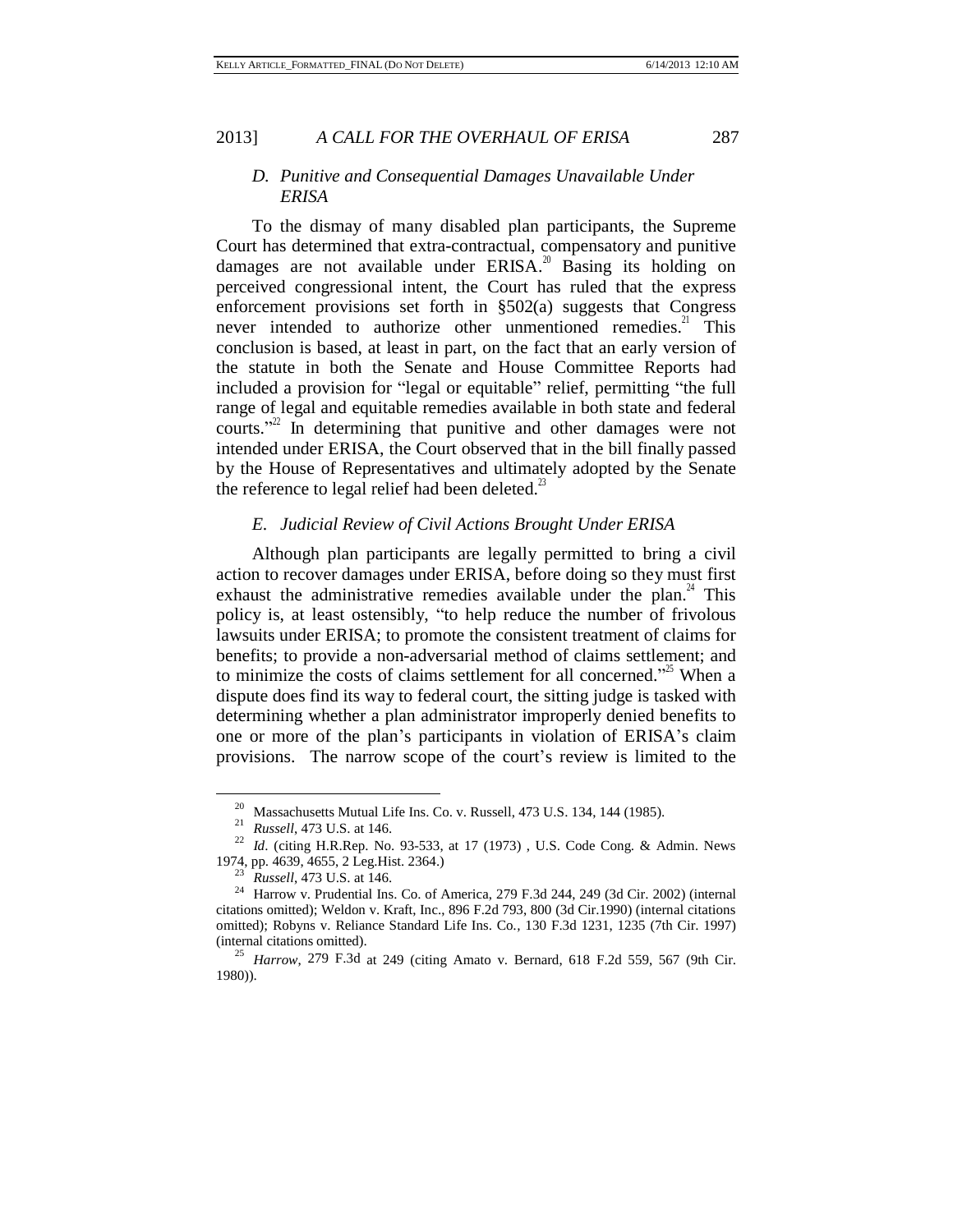administrative record that was available to the plan administrator at the time when the final decision was made. $^{26}$ 

The Supreme Court has established three distinct standards for evaluating a plan administrator's decision to deny benefits under a plan governed by ERISA: (1) *de novo* where the plan does not grant the administrator discretion [to determine eligibility for benefits]; (2) arbitrary and capricious where the plan grants the administrator such discretion; and (3) heightened arbitrary and capricious where the plan grants the administrator discretion but the administrator operates under a conflict of interest.<sup>27</sup> The Court has held that "a denial of benefits challenged under [§1132\(a\)\(1\)\(B\)](http://www.westlaw.com/Find/Default.wl?rs=dfa1.0&vr=2.0&DB=1000546&DocName=29USCAS1132&FindType=L) must be reviewed under a *de novo*  standard unless the benefit plan expressly gives the plan administrator or fiduciary discretionary authority to determine eligibility for benefits or to construe the plan's terms."<sup>28</sup>

To determine whether an administrator is given discretionary authority to determine eligibility for benefits, a court must look to the language of the plan. $\frac{29}{10}$  Where an administrator or fiduciary has been given discretion to make such determinations, her decisions are reviewed under an "abuse of discretion" or "arbitrary and capricious" standard, meaning they will not be disturbed if reasonable.<sup>30</sup> The Court of Appeals for the Third Circuit substantially modified the standard of review for ERISA cases in *[Pinto v. Reliance](http://www.westlaw.com/Find/Default.wl?rs=dfa1.0&vr=2.0&DB=506&FindType=Y&SerialNum=2000366288) Standard Life Insurance [Company,](http://www.westlaw.com/Find/Default.wl?rs=dfa1.0&vr=2.0&DB=506&FindType=Y&SerialNum=2000366288)* adopting a "sliding scale" approach to ERISA claims involving an employer who shifts the burden of plan administration by paying an insurance company to fund, interpret, and administer a plan.<sup>31</sup> The Third Circuit noted the obvious conflict of interest involved whenever an insurance company both funds and administers a plan; that is, the insurance company has a clear incentive to deny even legitimate claims because it is paying those claims out of its own coffers.<sup>32</sup> A long-

<sup>&</sup>lt;sup>26</sup> Kovach v. Zurich American Ins. Co., 587 F.3d 323, 340 (6th Cir. 2009) (quoting Marks v. Newcourt Credit Group Inc*.*, 342 F.3d 444, 457 (6th. Cir. 2003).

 $27$  Shahpazian v. Reliance Standard Life Ins. Co., 388 F. Supp. 1368, 1373 (N.D. Miss. 2005) (citing Firestone Tire & Rubber Co. v. Bruc[h, 489 U.S. 101, 115 \(1989\)\)](http://www.westlaw.com/Find/Default.wl?rs=dfa1.0&vr=2.0&DB=708&FindType=Y&SerialNum=1989026578).

<sup>&</sup>lt;sup>28</sup> [Firestone Tire](http://www.westlaw.com/Find/Default.wl?rs=dfa1.0&vr=2.0&DB=708&FindType=Y&SerialNum=1989026578) & Rubber Co.v. Bruch, 489 U.S. 101, 102 (1989).

<sup>29</sup> *See [id](http://www.westlaw.com/Find/Default.wl?rs=dfa1.0&vr=2.0&FindType=Y&SerialNum=1989026578)*[. at](http://www.westlaw.com/Find/Default.wl?rs=dfa1.0&vr=2.0&FindType=Y&SerialNum=1989026578) 115. ("[T]he validity of a claim to benefits under an ERISA plan is likely to turn on the interpretation of terms in the plan at issue.")

<sup>30</sup> Mitchell [v. Eastman Kodak Co.,](http://www.westlaw.com/Find/Default.wl?rs=dfa1.0&vr=2.0&DB=345&FindType=Y&ReferencePositionType=S&SerialNum=1996025318&ReferencePosition=1047) 910 [F. Supp. 1044, 1047 \(M.D. Pa. 1995\),](http://www.westlaw.com/Find/Default.wl?rs=dfa1.0&vr=2.0&DB=345&FindType=Y&ReferencePositionType=S&SerialNum=1996025318&ReferencePosition=1047) *aff'd*[,113](http://www.westlaw.com/Find/Default.wl?rs=dfa1.0&vr=2.0&DB=506&FindType=Y&SerialNum=1997105890) [F.3d 433 \(3d Cir. 1997\)](http://www.westlaw.com/Find/Default.wl?rs=dfa1.0&vr=2.0&DB=506&FindType=Y&SerialNum=1997105890) ("The 'arbitrary and capricious' standard is essentially the same as an 'abuse of discretion' standard . . .").

<sup>31</sup> [214 F.3d 377 \(3d Cir. 200](http://www.westlaw.com/Find/Default.wl?rs=dfa1.0&vr=2.0&DB=506&FindType=Y&SerialNum=2000366288)0).

<sup>32</sup> *[Id](http://www.westlaw.com/Find/Default.wl?rs=dfa1.0&vr=2.0&FindType=Y&SerialNum=2000366288)*. [at 388-89.](http://www.westlaw.com/Find/Default.wl?rs=dfa1.0&vr=2.0&FindType=Y&SerialNum=2000366288)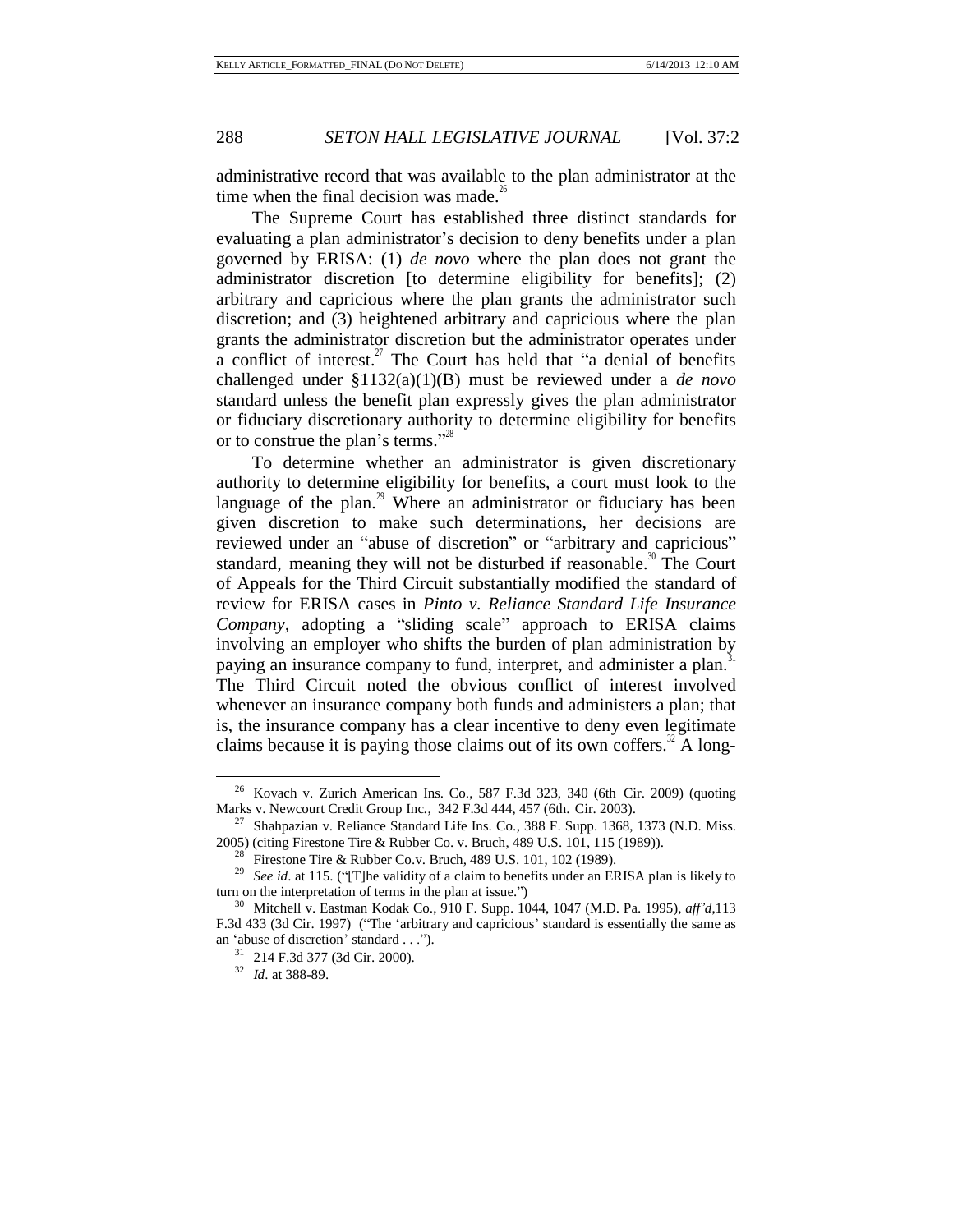term disability benefits policy creating this type of conflict of interest might read as follows:

[Insurance Company] shall serve as the claims review fiduciary with respect to the insurance policy and the Plan. The claims review fiduciary has the discretionary authority to interpret the Plan and the insurance policy and to determine eligibility for benefits. Decisions by the claims review fiduciary shall be complete, final and binding on all parties.<sup>33</sup>

Under the sliding scale or "heightened arbitrary and capricious" analysis established in *Pinto*, the district court was required to examine each case on its facts, taking into account "the sophistication of the parties, the information accessible to the parties, and the exact financial arrangement between the insurer and the company."<sup>34</sup> However, the holding in *Pinto* was superseded by *Metropolitan Life Insurance Company v. Glenn*, which held that the mere existence of a conflict is not sole justification for heightening the level of scrutiny, but may nevertheless be considered as a factor.<sup>35</sup>

In *Metropolitan Life*, the Supreme Court suggested that it had not previously set forth a detailed list of instructions for courts to follow when applying the relevant factors in ERISA cases.<sup>36</sup> In an effort to offer some guidance, however, the Court noted the following approach, originally set forth in *Firestone Tire and Rubber v. Bruch*:

In determining the appropriate standard of review, a court should be guided by principles of trust law; . . .

Principles of trust law require courts to review a denial of plan benefits under a *de novo* standard unless the plan provides to the contrary.

Where the plan provides to the contrary by granting the administrator *discretionary authority* to determine eligibility for benefits a more *deferential standard* of review may be appropriate.

If a benefit plan gives discretion to an administrator who is *operating under a conflict of interest,* that conflict must be weighed as a *factor* in determining whether there is an abuse of discretion.<sup>37</sup>

<sup>&</sup>lt;sup>33</sup> See e.g., RELIANCE STANDARD, GROUP LONG TERM DISABILITY INSURANCE PROGRAM, 5-6(March 6, 2008), *available at*, http://www.fordham.edu/images/campus\_resources/admin\_offices/hr/fordham%20universit y%20-local%20805%20ltd%20booklet%20-final.pdf

<sup>34</sup> *Pinto* at 392.

<sup>35</sup> 554 U.S. 105, 117-18 (2008).

<sup>36</sup> *See generally Id*.

<sup>&</sup>lt;sup>37</sup> *Id.* (internal [citations omitted\)](http://web2.westlaw.com/find/default.wl?vc=0&ordoc=2018719639&rp=%2ffind%2fdefault.wl&DB=708&SerialNum=1989026578&FindType=Y&AP&fn=_top&rs=WLW10.06&pbc=C931AD6B&ifm=NotSet&mt=208&vr=2.0&sv=Split).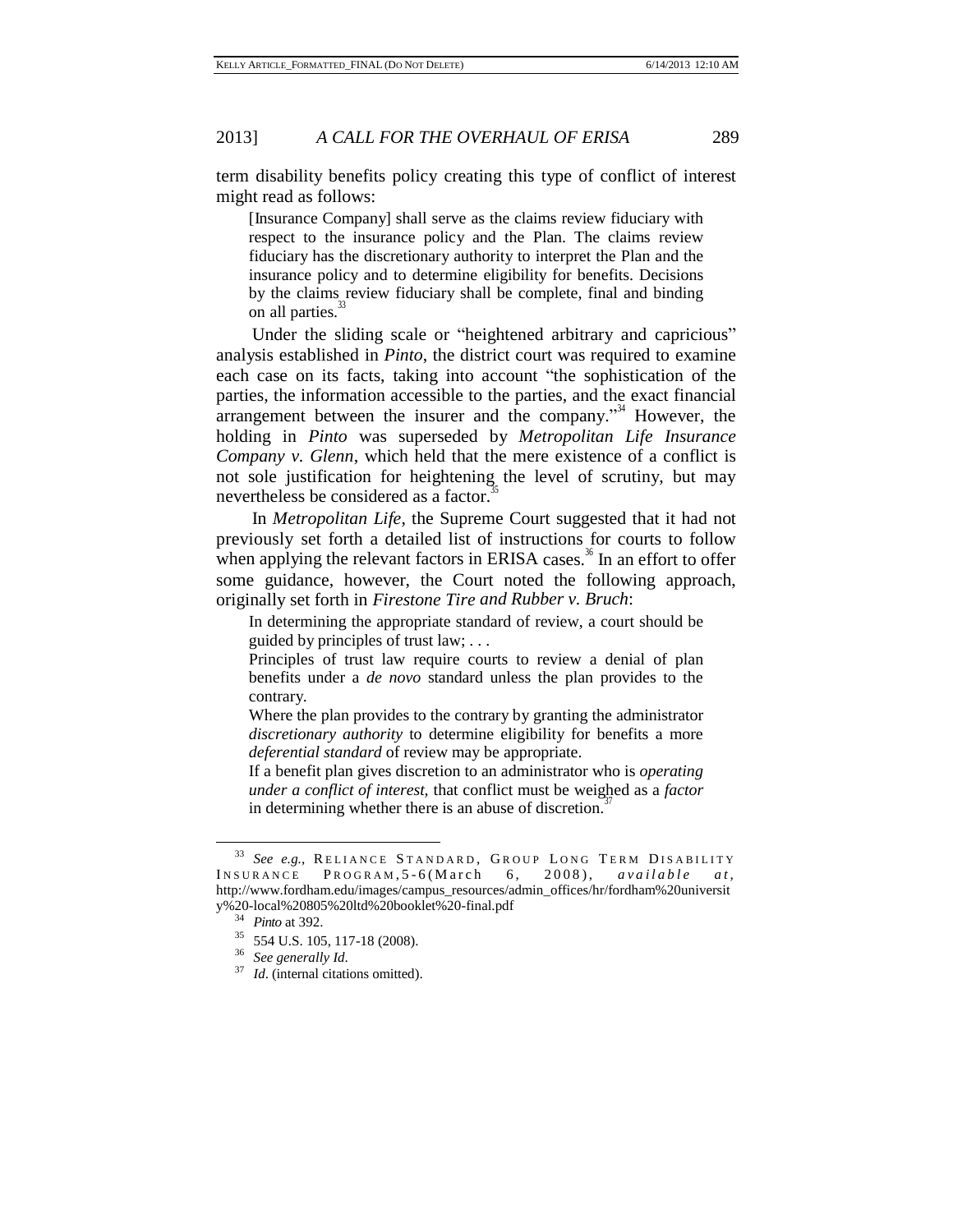Therefore, although technically superseded by *Metropolitan Life*, the approach set forth by the Third Circuit in *Pinto* remains essentially unchanged. Where plan administrators have both the ability to determine eligibility for benefits and also an obligation to pay those benefits, the conflict may be properly considered in determining whether a denial was arbitrary and capricious.

#### *F. Public Policy Considerations Related to ERISA Violations*

As suggested above, the denial of ERISA-based claims may result in public policy implications that affect all taxpayers. This is so, at least in part, because a corporate employer may enjoy an annual tax deduction for payment of disability insurance premiums for the benefit of employees.<sup>38</sup> Likewise, the premium payment is generally not includable in the income of the employee.<sup>39</sup> However, in the event that the employee becomes disabled, payment of benefits by the insurance company may become taxed as ordinary income to the employee. $40$ There are caveats to these rules such as where a partner or member of the employer pays premiums for himself, but as a general matter the tax rules are straightforward.<sup>41</sup>

In light of these tax implications, this author suggests that where a claim for disability benefits is wrongly denied by an employer or its plan administrator, society pays the price for such wrongdoing by virtue of an underpayment of both corporate and personal income taxes. That is, employers enjoy a tax deduction for their provision of employee disability benefits, presumably because the deduction encourages businesses to provide such benefits. But where a disabled employee cannot work and is wrongfully denied disability income that would ordinarily be taxable, such a deduction is meaningless and the purpose underlying the corporate tax deduction is thwarted.

Accepting as true that an administrator's wrongful refusal to pay disability income (or any welfare benefit for that matter) results in a reduction of income taxes paid then it must likewise be accepted that public tax policy should encourage corporate compliance with ERISA's provisions. With that in mind, this Article turns its attention toward one

<sup>38</sup> *See* 26 U.S.C. § 162(a)(1) (2012).

 $^{39}$  26 U.S.C. § 106(a) (2012).

<sup>26</sup> U.S.C. § 105(a) (2012).

<sup>41</sup> *See generally* Alson R. Martin & David Michael D. Carson, *Choice of Business Entity: Business, Tax, and Other Non-Fringe Benefit Considerations*, 2000 ALI-ABA COURSE OF STUDY, SE66 ALI-ABA 525 (Feb. 17, 2000).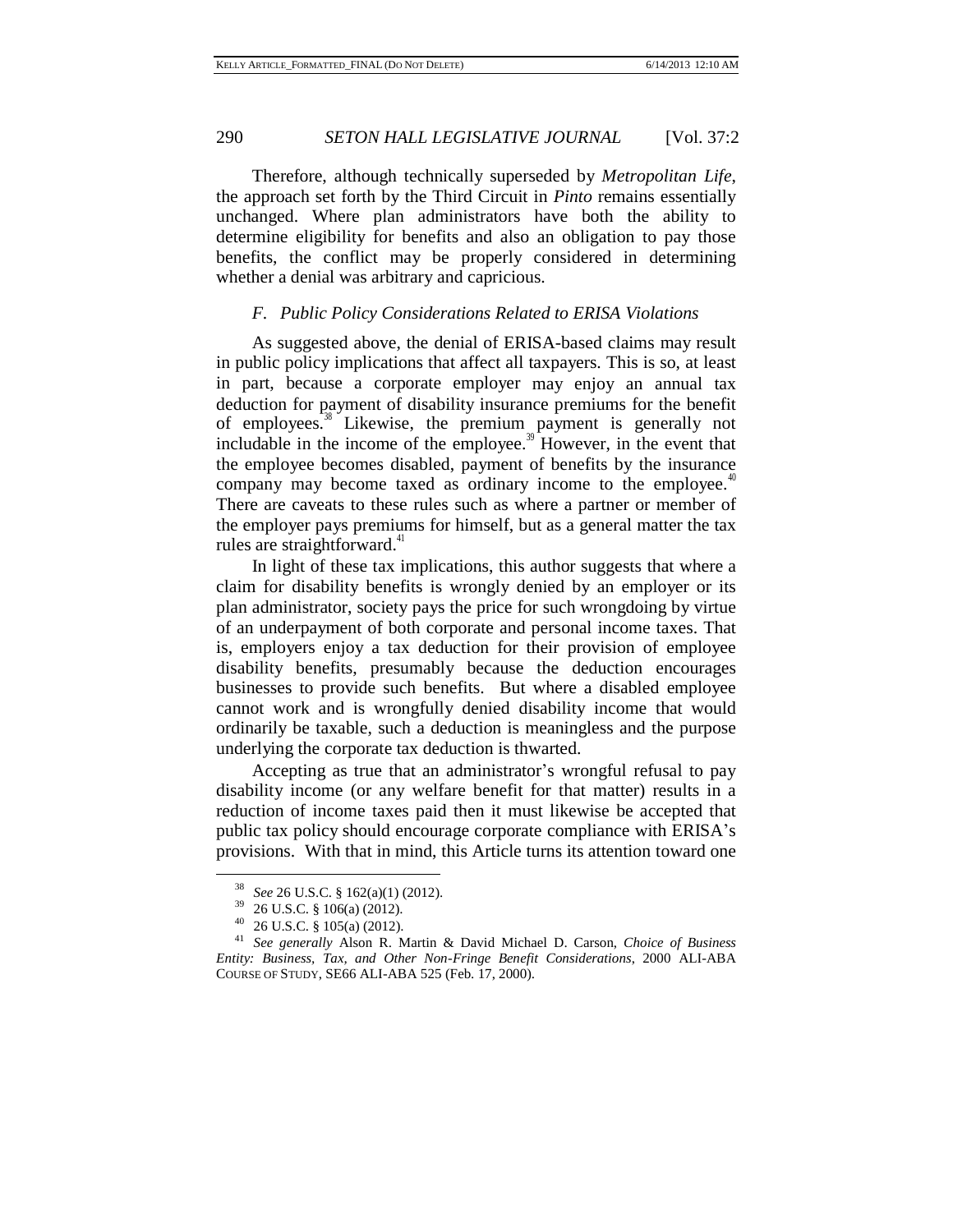Philadelphia-based insurance company that has been repeatedly held liable in federal court for knowing and deliberate violations of ERISA throughout the last decade.

## *II.* **Lasser v. Reliance Standard Life Ins. Co.** *42*

#### *A. Overview*

Reliance Standard Life Insurance Company ("RSL") is an Illinois corporation headquartered in Philadelphia, Pennsylvania.<sup>43</sup> In 1999, RSL was the insurer, underwriter and claims administrator for a longterm disability benefit policy issued for the benefit of employees of a small medical practice called Townsquare Orthopedic Associates, with offices located in Dover, New Jersey.<sup>44</sup> Dr. Stephen Lasser was an orthopedic surgeon employed by Townsquare. <sup>45</sup> Pursuant to the employer's disability insurance policy, disabled employees would receive "long term disability benefits" equal to "66 2/3% of Covered Monthly Earnings" with a "maximum monthly benefit of \$15,000."<sup>46</sup> The policy further provided: " 'Totally Disabled' and 'Total Disability' mean ... that as a result of an injury or [s]ickness, during the [e]limination period and thereafter an insured cannot perform the material duties of his/her regular occupation."<sup>47</sup> Similarly, the policy provided that "'Partially Disabled' and 'Partial Disability' mean that as a result of injury or [s]ickness an insured is capable of performing the material duties of his/her regular occupation on a part-time basis or some of the material duties on a full-time basis."<sup>48</sup> Dr. Lasser's medical record revealed a history of heart problems.<sup>49</sup> Specifically, in 1986 Dr. Lasser was diagnosed with coronary artery disease, and underwent

<sup>42</sup> 146 F.Supp.2d 619 (D.N.J. 2001).

<sup>&</sup>lt;sup>43</sup> RELIANCE STANDARD LIFE INSURANCE CO., ANNUAL STATEMENT FOR THE YEAR ENDED DECEMBER 31, 2011. (2011), *available at*  http://www.reliancestandard.com/SiteData/docs/RSL2011Ann/4cbb327d757df91a/RSL\_201 1\_Annual\_Statement.pdf. (last visited Apr. 13, 2013).

<sup>44</sup> Lasser v. Reliance Standard Life Ins. Co., 146 F.Supp.2d 619, 620 (D.N.J. 2001), 146 F.Supp.2d at 620.

<sup>45</sup> *Id*.

<sup>46</sup> Amended Complaint at ¶8 and Exhibit A, *Lasser*, 146 F. Supp. 2d 619 [hereinafter Amended Complaint].

<sup>47</sup> *Id*.; *see also Lasser*, 146 F.Supp. 2d at 623-24.

<sup>48</sup> *Lasser*, 146 F. Supp. 2d at 624.

<sup>49</sup> *Id.* at 620.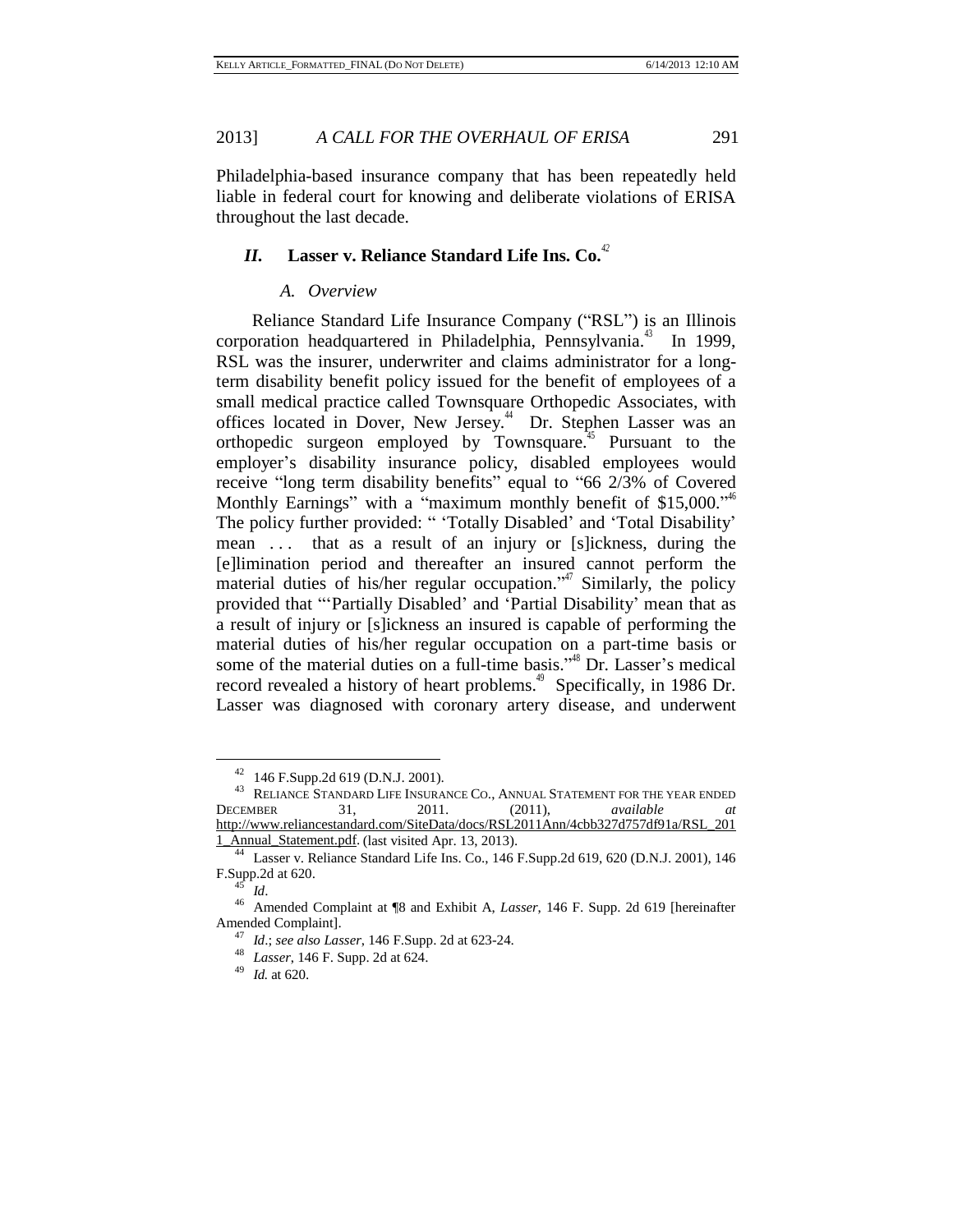bypass surgery at age forty-six.<sup>50</sup> A decade later, on July 16, 1996, he was admitted to the hospital with a diagnosis of "acute inferior wall myocardial infarction," otherwise known as a heart attack, which required cardiac catheterization on July 18, 1996 and coronary angioplasty on July 22, 1996. $51$  Dr. Lasser's treating physician prescribed a change of diet and additional exercise and placed him on medication.<sup>52</sup> Dr. Lasser was also instructed to reduce his stress level, including work-related stress.<sup>53</sup> In September 1996, Dr. Lasser returned to work on a reduced basis, lessening his patient load by 50%, avoiding on-call duty at night or on weekends, and refraining from emergency surgery.<sup>54</sup> With these medical restrictions and a reduced workload in place, RSL approved Dr. Lasser's application for long-term disability benefits on December 26, 1996.<sup>55</sup>

One year later, RSL reviewed Dr. Lasser's claim and terminated his collection of benefits under the disability policy.<sup>56</sup> RSL based its decision to terminate benefits primarily on the opinion of an independent medical examiner that reviewed the claim file. $\frac{5}{1}$  The company terminated Dr. Lasser's benefits on the basis that he was not totally disabled, as defined in the policy, and that he could therefore perform the material duties of his regular occupation.<sup>58</sup> Dr. Lasser invoked the disability plan's administrative review process, after which RSL affirmed its decision to deny benefits.<sup>59</sup> Pursuant to the provisions of ERISA, Dr. Lasser filed a civil complaint in the United States District Court for the District of New Jersey.<sup>60</sup> Applying the appropriate "moderately heightened arbitrary and capricious" standard of review, the district court held that RSL's determination was arbitrary and capricious and that Dr. Lasser was entitled to receive benefits. $61$ 

l

<sup>57</sup> *Id*.

<sup>50</sup> Amended Complaint, *supra* note 47 at ¶9.

 $\frac{51}{52}$  *Id.* 

 $^{52}$  Lasser v. Reliance Standard Life Ins. Co., 344 F.3d 381, 383 (3d. Cir. 2003).

 $\frac{53}{54}$  *Id.* 

 $\frac{54}{55}$  *Id.* 

 $\frac{55}{56}$  *Id.* 

 $rac{56}{57}$  *Id.* 

<sup>58</sup> *Lasser*, 344 F.3d at 383.

 $\frac{59}{60}$  *Id.* at 384.

Amended Complaint, Lasser v. Reliance Standard Life Ins. Co., No. 99-4131, 146 F. Supp 2d. 619 (D.N.J. 2000).

<sup>61</sup> *Id*. Note that *Lasser* was decided before *Metropolitan Life* overruled the *Pinto* standard of review and thus technically superseded this form of review. Nevertheless, the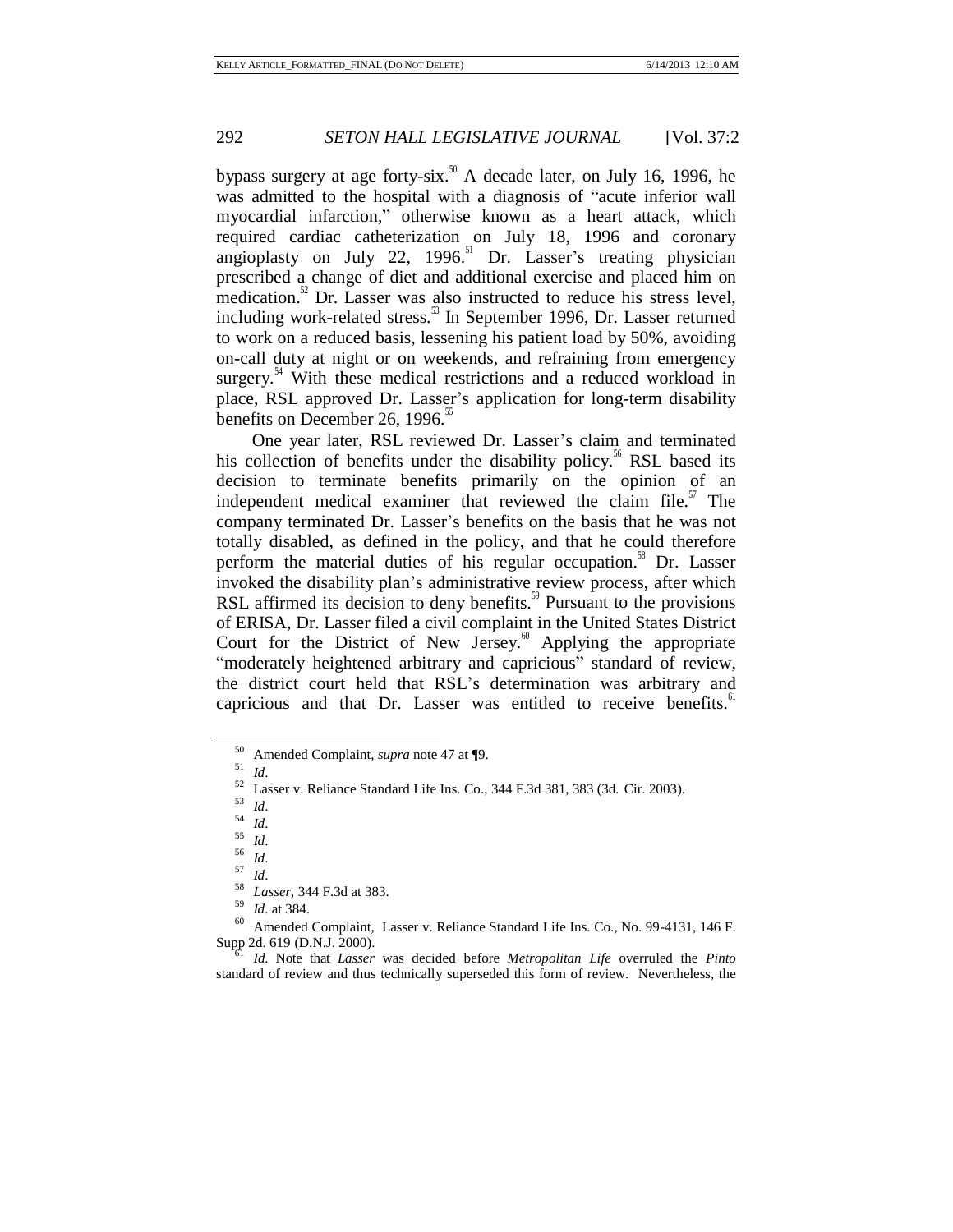Unhappy with the court's decision, RSL appealed the matter to the United States Court of Appeals for the Third Circuit. $62$ 

The Third Circuit's analysis of *Lasser* turned on the meaning of the term "regular occupation," as it was used in the disability policy.<sup>63</sup> The policy expressly stated that an applicant is disabled if, *inter alia*, "as a result of injury, illness or disease he is capable only 'of performing the material duties of his/her regular occupation on a part-time basis or some of the material duties on a full-time basis."<sup>64</sup> The term "regular occupation," however, was not defined in the insurance policy.<sup>65</sup> In support of its decision to terminate benefits, RSL argued that the term was broad and generic. In its benefit denial letters, RSL included boilerplate language regarding its own interpretation of the term stating, "regular occupation is not your job with a specific employer, it is not your job in a particular work environment, nor is it your specialty in a particular occupational field ... [i]n evaluating your eligibility for benefits, we must evaluate your inability to perform your own or regular occupation as it is performed in a typical work setting for any employer in the general economy."<sup>66</sup>

The Third Circuit noted that, under the "arbitrary and capricious" standard of review, if the term "regular occupation" was vague or ambiguous, then RSL's definition would be entitled to deference. $\mathbf{F}$  To the contrary, the *Lasser* court flatly rejected RSL's interpretation of the term, holding that an employee's "'regular occupation' is the usual work that the insured is actually performing immediately before the onset of the disability."<sup>68</sup> The Third Circuit concluded that it was "unreasonable for [RSL] to define 'regular occupation' differently from its plain meaning ... without explicitly including that different definition in the Policy." 69

holding in *Lasser* remains good law.

<sup>62</sup> *See* Lasser v. Reliance Standard Life Ins. Co.,, 344 F.3d 381 (3d Cir. 2003).

<sup>63</sup> *Id*. at 385.

 $\begin{array}{c} 64 \\ 65 \\ 1 \end{array}$  *Id*.

 $\begin{array}{c} 65 \\ 66 \end{array}$  *Id*.

 $\frac{66}{67}$  *Id*.

*Id.* (citing Skretvedt v. E.I. DuPont de Nemours & Co., 268 F.3d 167, 177 (3d Cir.

<sup>2001)</sup> ("insurer's interpretation of an ambiguous insurance provision is entitled to deference unless it is contrary to the plan's plain language")).

<sup>68</sup> *Lasser*, at 386.

<sup>69</sup> *Id*. at 386-87.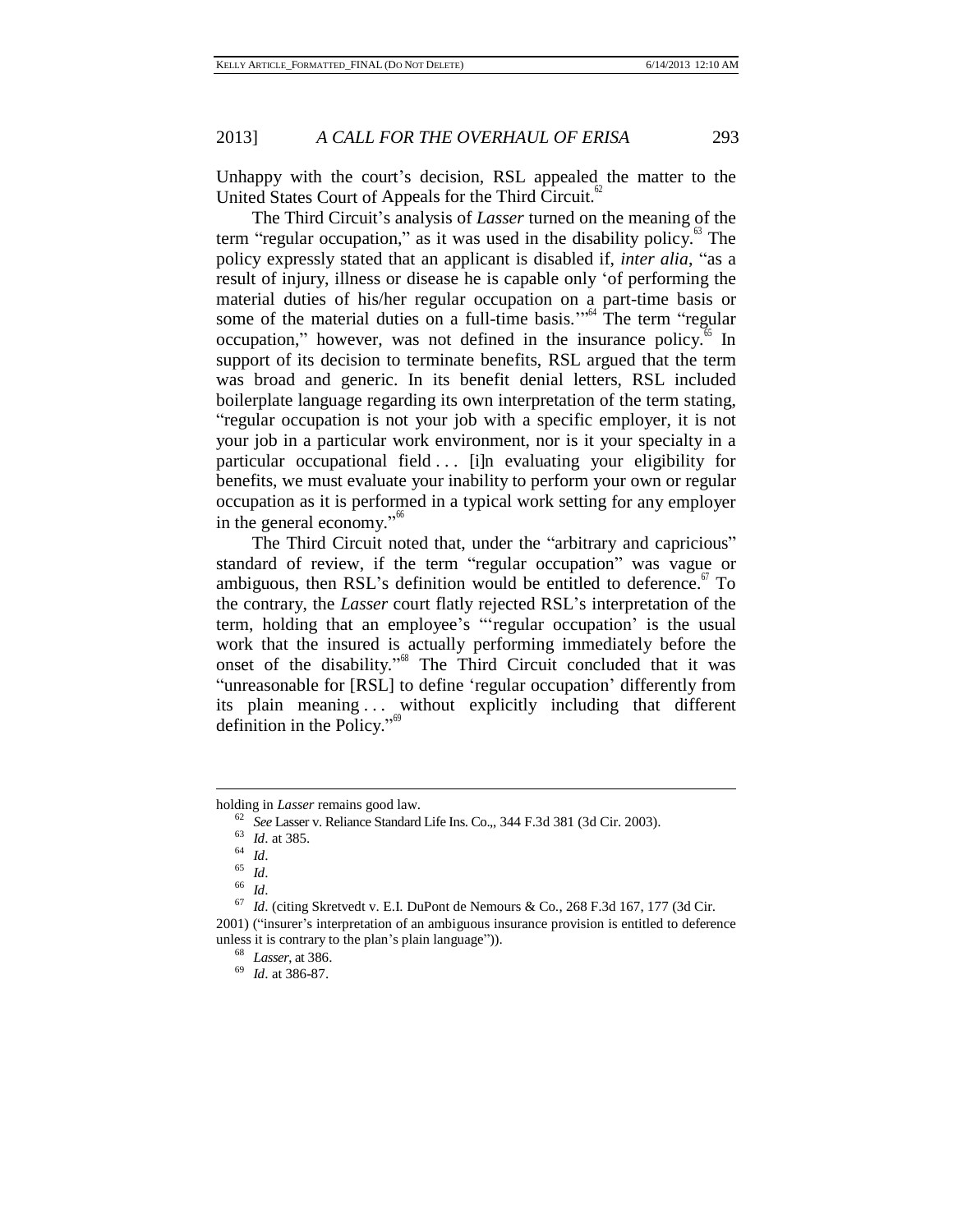Both the district court and the circuit court held that such an interpretation violated ERISA, stating:

[W]e believe that "regular occupation" is not ambiguous. The Policy states that it protects the insured from inability to "perform the material duties of his/her regular occupation." Both the purpose of disability insurance and the modifier "his/her" before "regular occupation" make clear that "regular occupation" is the usual work that the insured is actually performing immediately before the onset of disability . . . [I]t is unreasonable for Reliance to define "regular occupation" differently from its plain meaning or even the somewhat more relaxed understanding of [citations omitted] without explicitly including that different definition in the Policy. $\alpha$ 

Having concluded that Dr. Lasser's "regular occupation" for purposes of disability coverage was that of an "orthopedic surgeon in a four-person practice group in New Jersey," the court turned its attention to what Dr. Lasser actually was required to do in connection with his regular occupation (for example, he saw patients during office hours, performed scheduled surgeries, took night call, and performed emergency surgeries).<sup> $\text{1}$ </sup> Without reference to Dr. Lasser's particular duties, however, RSL had commissioned a labor market survey and determined that performing emergency surgery and being on-call were not material duties for an orthopedic surgeon.<sup> $\pi$ </sup> Additionally, the company relied heavily on the Department of Labor's "Dictionary of Occupation Titles" to uphold its initial denial.<sup>73</sup> Upon consideration of the entire administrative record, the Third Circuit found that:

Dr. Lasser's "regular occupation" was that in which he was actually engaged immediately before becoming disabled: an orthopedic surgeon in a four-person practice group in New Jersey. We also hold that on-call and emergency surgery duties are material to Dr. Lasser's practice and that he is disabled from performing those duties. We agree with the District Court that Reliance's conclusion to

<sup>70</sup> *Id*. at 385-87.

<sup>71</sup> *Id*. at 387.

 $\frac{72}{73}$  *Id.* at 387-88.

See Lasser at 387, n 5. The Dictionary of Occupational Titles [hereinafter DOT] was created by the Employment and Training Administration, and was last updated in 1991. It is included on the Office of Administrative Law Judges (OALJ) web site because it is a standard reference in several types of cases adjudicated by the OALJ, especially in older labor-related immigration cases. The DOT, however, has been replaced by the O\*NET. Office of Administrative Law Judges, *Dictionary of Occupational Titles Fourth Edition,*  UNITED STATES DEPT. OF LABOR (July 1, 2010),<http://www.oalj.dol.gov/libdot.htm> (last visited July 1, 2010).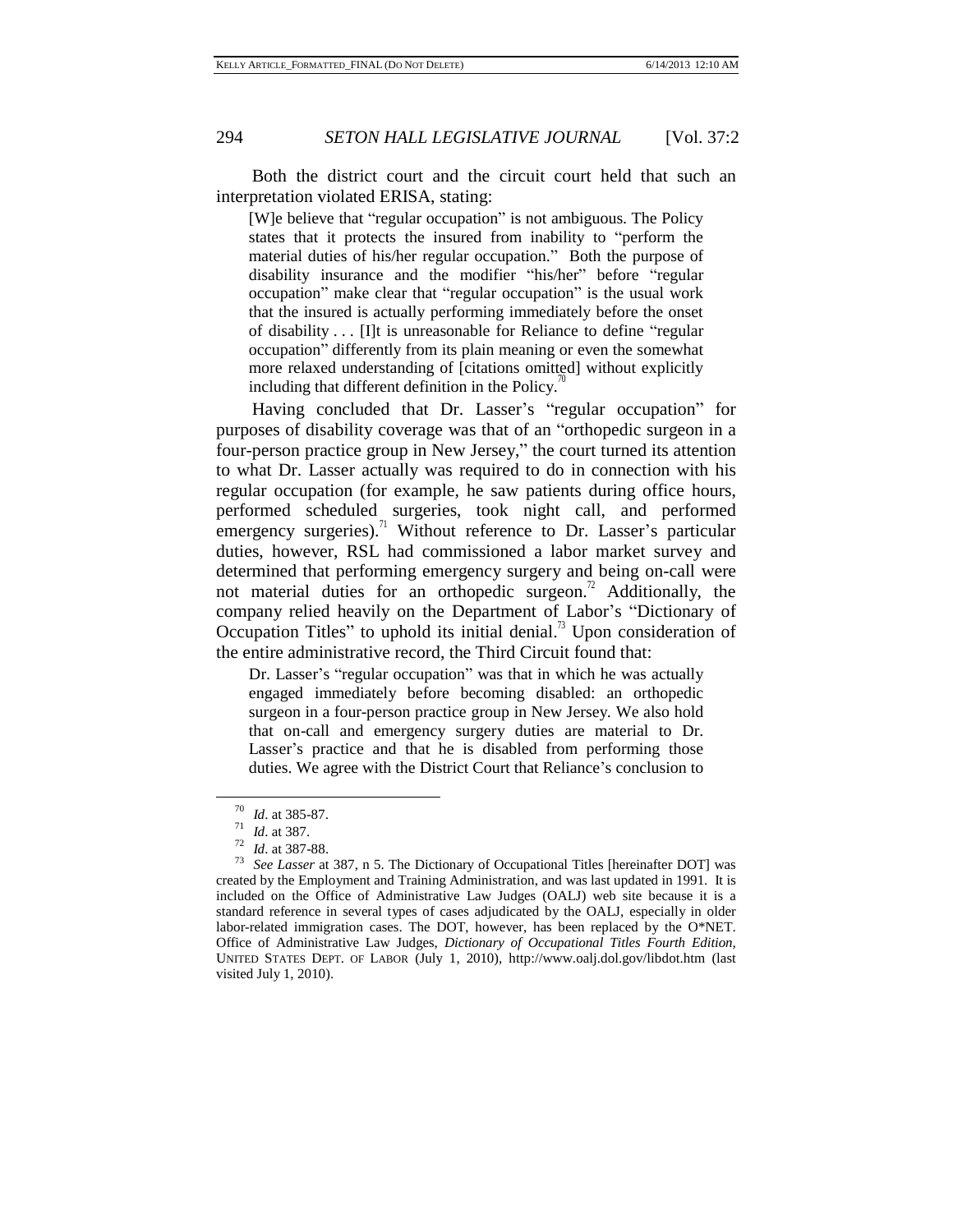the contrary was unsupported by substantial evidence and therefore was arbitrary and capricious. We accordingly affirm the District Court's judgment in favor of Dr. Lasser.<sup> $\frac{\pi}{4}$ </sup>

## *B. Attempts by Reliance Standard to Have Lasser Overturned*

Because the Third Circuit's holding in *Lasser* would preclude RSL's continued use of itself-serving and unlawful definition for the term "regular occupation" as the basis for denial of otherwise legitimate disability claims the company has attempted repeatedly to have the decision overturned. It is worth mentioning that because RSL is headquartered within the Third Circuit (i.e., Philadelphia); the *Lasser* decision would be applicable to the review of *all* claim denials, even in cases where the plan participant is a resident of another jurisdiction. This is so, of course, because a Third Circuit decision not overruled by the Supreme Court is "binding on all inferior courts and litigants in the Third Judicial Circuit  $\cdots$ <sup>75</sup>

The District Court of New Jersey first entered judgment against RSL in *Lasser* on June 13, 2001.<sup>76</sup> The Third Circuit Court of Appeals affirmed that decision more than two years later, on September 18,  $2003$ .<sup>77</sup> RSL next filed a petition for rehearing *en banc*, which was denied on October 22, 2003. Finally, in a last-ditch effort to save its procedure for denying claims, the company hired attorney Kenneth Starr to present the matter before the United States Supreme Court on Petition for a Writ of Certiorari to the United States Court of Appeals for the Third Circuit, on February 19, 2004.<sup>78</sup> Mr. Starr's petition was denied on May 24, 2004; more than three years after Dr. Lasser had first obtained a judgment in his own favor.<sup>79</sup>

<sup>74</sup> *Id.* at 392.

<sup>75</sup> *See* United States v. Mitlo*,* 714 F.2d 294, 298 (3d. Cir.1983) (quoting Allegheny General Hospital v. NLRB*,* 608 F.2d 965, 970 (3d Cir.1979)).

<sup>76</sup> Lasser v. Reliance Standard Life Ins*.* Co., 146 F.Supp.2d 619 (D.N.J. Jun 13, 2001).

<sup>77</sup> Lasser v. Reliance Standard Life Ins*.* Co., 344 F.3d 381 (3d Cir. 2003).

<sup>78</sup> Petition for Writ of Certiorari, Reliance Standard Life Ins. Co. v. Lasser. 541 U.S. 1063 (2004), No. 03-1203, 2004 WL 349612.

 $79$  Reliance Standard Life Ins. Co. v. Lasser. 541 U.S. 1063 (2004).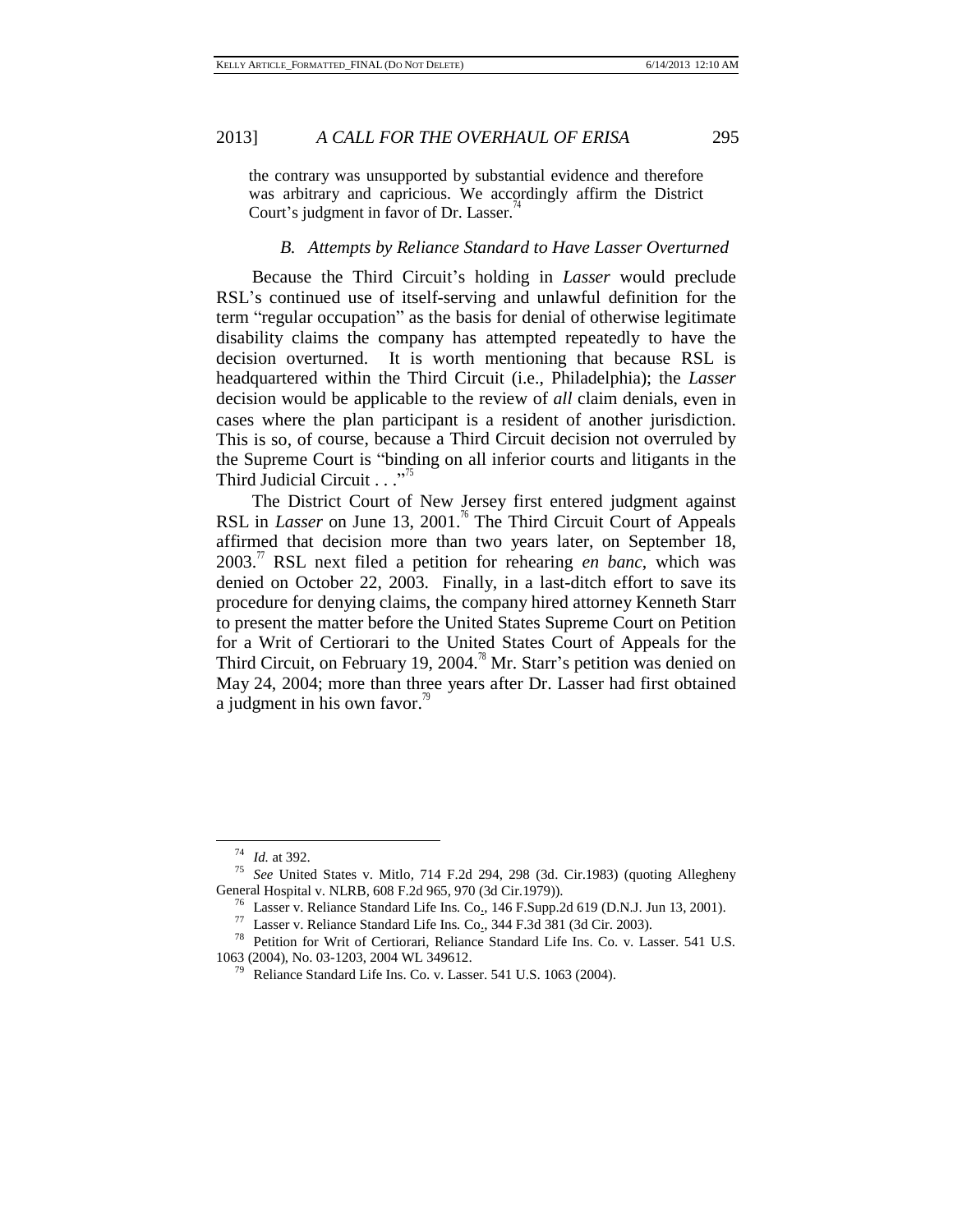#### *C. Reliance Standard's Refusal to Abide by the Lasser Decision*

Viewing these court decisions from an ethical perspective, one would reasonably expect RSL to amend its boilerplate denial language and desist from applying the proscribed meaning for the undefined term "regular occupation." Alternatively, it would be reasonable to expect the company to expressly define the term in its policies. After all, the matter had been fully exhausted in the courts, and the mandate was clear that "regular occupation" is to henceforth be accorded its plain meaning, unless the term is defined differently in RSL's disability policy. To the contrary, thirteen years after its unlawful denial of Dr. Lasser's claim for disability benefits RSL continues to apply the same prohibited language in its denial of other legitimate claims. For example, in *Creasy v. Reliance Standard Life Insurance Company*, RSL denied another application for disability benefits, applying the *exact same* definition for regular occupation that it had used in *Lasser*, despite the fact that doing so was a knowing violation of  $ERISA$ .<sup>80</sup> Ruling against the insurer, the district judge wrote: "[i]n its 2005 denial of Plaintiff's application, Reliance apparently ignored the *Lasser* Court's 2003 holding [regarding the term 'regular occupation']; in seeking summary judgment, Reliance effectively asks me to do the same. Obviously, I will not. Reliance improperly determined Plaintiff's 'regular occupation.'"<sup>81</sup> In 2004, another district court rejected the same interpretation of "regular occupation" under a substantially similar employee benefit plan:

Reliance [Standard] explained that it was interpreting "regular occupation" to mean the insured's vocation or profession as it typically exists in the general economy, and thus reference to the DOT was reasonable to assist in the determination of [the plaintiff's] duties. A plain reading of the unambiguous terms of the Policy, however, does not suggest such a broad interpretation. Within the applicable provision of the Policy, the term "regular occupation" is modified by the qualifier "his/her." Thus the Policy's plain language supports some particular connection between the insured and the occupation, rather than a "national" standard. This construction is also supported by a plain and fair reading of the subsequent provision defining eligibility for benefits after twentyfour months of payments, when the insured is considered disabled only if he or she "cannot perform material duties of *any*

<sup>80</sup> No. 07-3789, 2008 WL 834380 at \*2 (E.D. Pa. Mar. 26, 2008).

<sup>81</sup> *Id.* at \*3.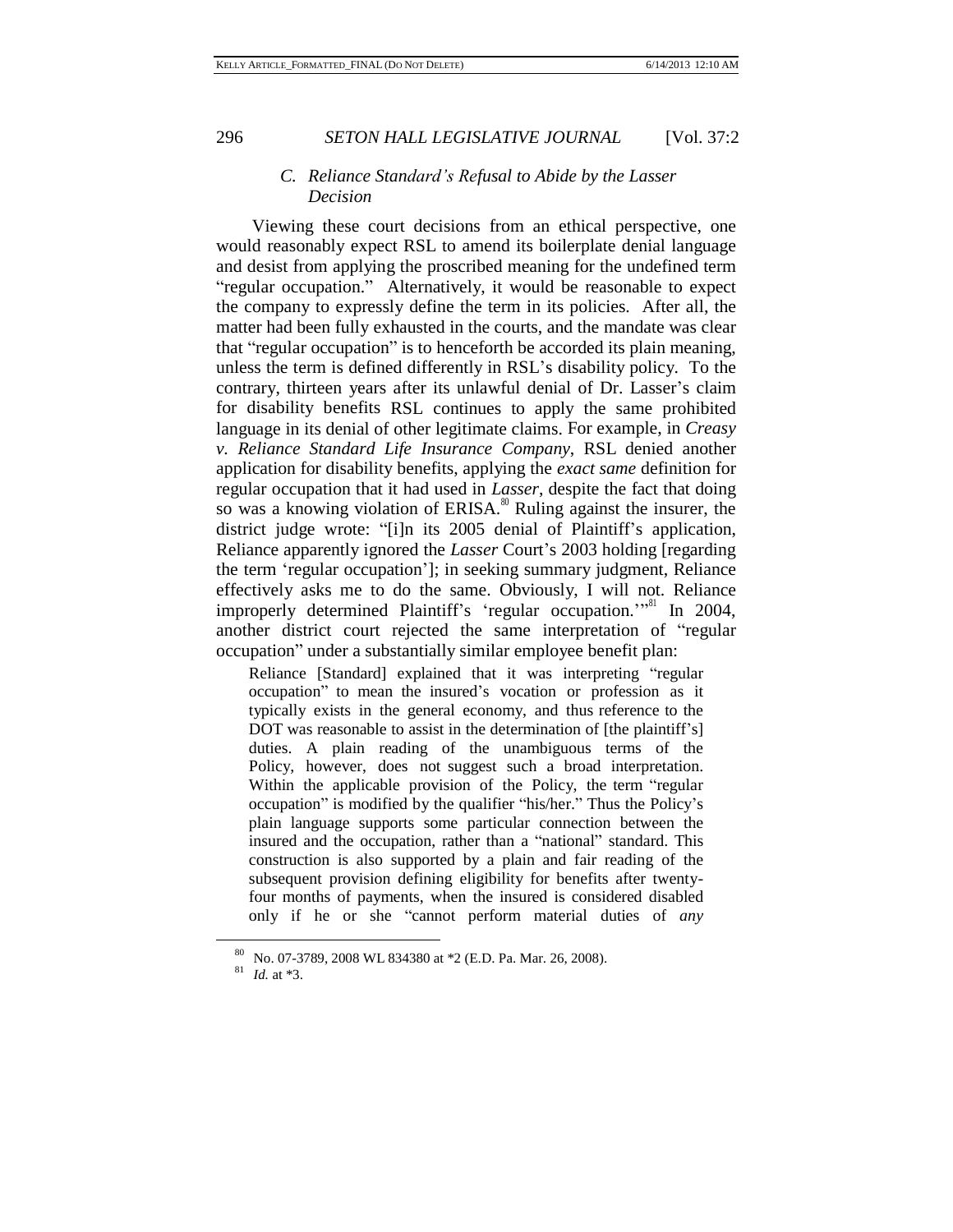occupation." Thus, within the Policy itself, the term occupation is broadened, but only after the insured has already received twentyfour months of payments. The Court therefore disagrees with the interpretation offered by Reliance [Standard], as it would broaden the term "regular occupation" to mean "any" occupation during the elimination period. Such an interpretation is inconsistent with the eligibility<sub><sub>82</sub> requirements after twenty-four months and therefore is</sub> incorrect.

RSL's unlawful post-*Lasser* conduct continues in cases like *[Wirries v. Reliance](http://www.westlaw.com/Find/Default.wl?rs=dfa1.0&vr=2.0&DB=0000999&FindType=Y&SerialNum=2007245526) Standard [Insurance](http://www.westlaw.com/Find/Default.wl?rs=dfa1.0&vr=2.0&DB=0000999&FindType=Y&SerialNum=2007245526) Co.*, <sup>83</sup> in which the plaintiff, a corporate vice-president, sought long-term disability benefits under an RSL plan that defined "total disability" as an inability to perform "the *material duties* of his/her *regular occupation*" just as it did in *Lasser*. 84 RSL concluded that the plaintiff was not totally disabled, relying on its medical consultant's assessment that the duties of a "vice-president" listed in the DOT description for that position were sedentary and that the plaintiff could perform sedentary work.<sup>85</sup> The plaintiff argued that RSL's review of her claim was unreasonable because it failed to take into account certain material duties associated with her position, including non-sedentary duties such as travel.<sup>86</sup> Completely ignoring the court's holding in *Lasser*, RSL argued that its analysis was proper because the plaintiff was "not entitled to benefits just because she is unable to perform the material duties of her job *at* [her employer], but only if she is unable to perform the material duties of *her occupation as a vice president*." 87

The court in *Wirries* flatly rejected RSL's previously-litigated and unlawful interpretation of "regular occupation," holding:

[T]he Court finds that Reliance Standard] did not properly interpret the plan language which discussed "regular occupation" when it defined [the plaintiff's] duties solely under the DOT definition because "regular occupation" should have been defined as a

<sup>82</sup> Freling v. Reliance Standard Life Ins. Co., 315 F.Supp.2d 1277, 1287-88 (S.D. Fla. 2004) (internal citations omitted).

<sup>83</sup> No. CV 01-565-E-MHW, 2005 WL 2138682 (D. Idaho, Sept. 1, 2005).

<sup>&</sup>lt;sup>84</sup> *Id.* at \*2 (emphasis in original).

 $\frac{85}{86}$  *Id.* at \*9.

 $\frac{86}{87}$  *Id.* at \*6.

Id. at \*3 (emphasis in original). RSL stated that "[t]he difference between an occupation and a job being that an occupation is a vocation or profession as it typically exists in the general economy whereas a job is a set of specific tasks performed for a specific employer." *Id.* at \*2.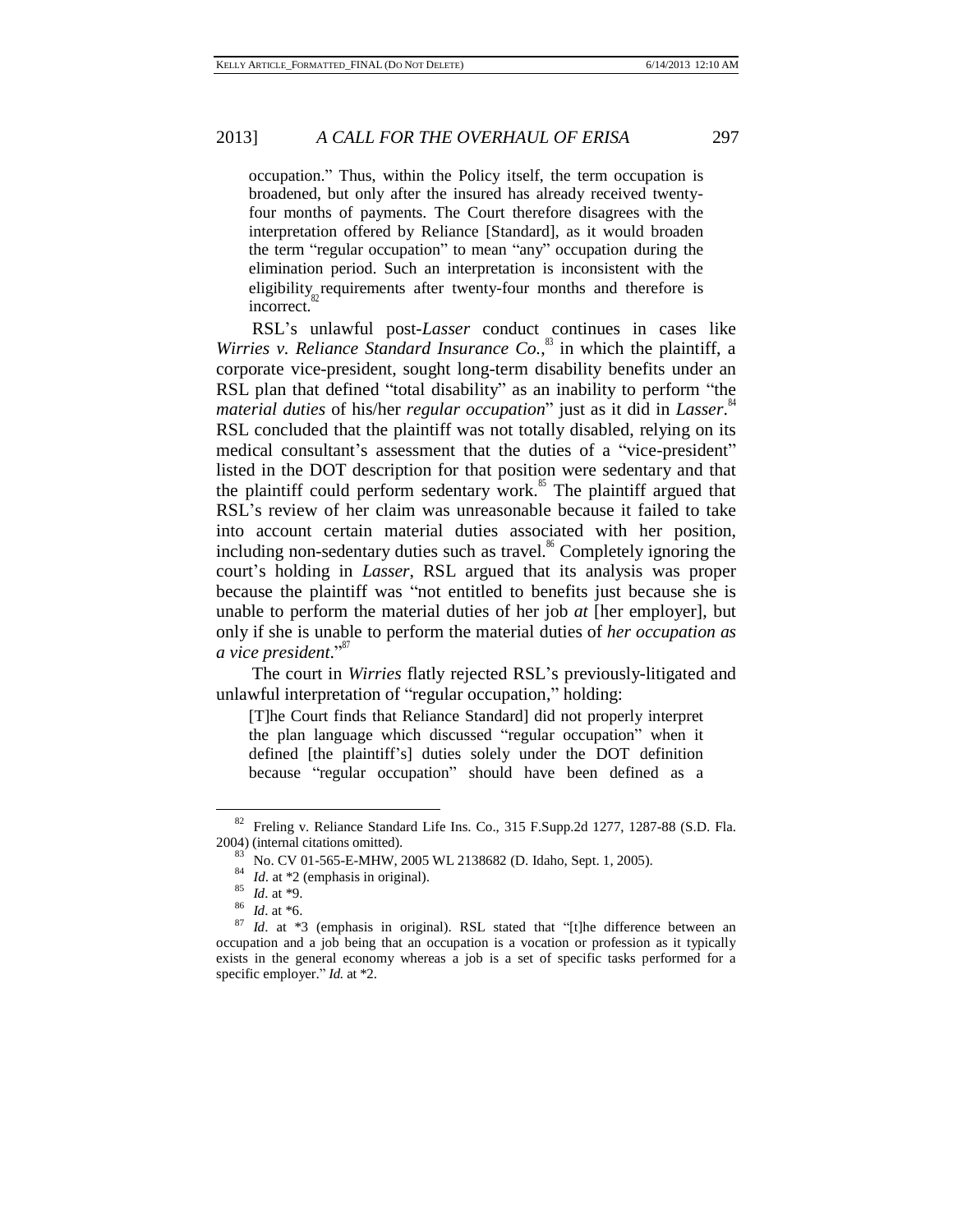position of the same general character as the insured's previous job, requiring similar skills and training, and involving comparable duties. This is not limited to [the plaintiff's] particular job, but to a position of the same general character as the insured's previous job. Without belaboring the point, there can be a tremendous amount of difference between being a vice president for a small familyowned corporation engaged in the heating and cooling business, for example, compared to being a vice president for a national corporation such as Microsoft. 88

The *Wirries* court further concluded that under a proper interpretation of the term "regular occupation," the plaintiff's material duties included duties which are non-sedentary in nature, such as travel, and that RSL's denial of her claim was therefore arbitrary and capricious. 89

As other circuits have adopted the reasoning of *Lasser*, RSL has become more desperate to salvage the manner in which it has been denying claims. For example, in cases where aggrieved plan participants have invoked the *Lasser* decision, RSL has occasionally argued that, in light of its decision in *Gallagher v. Reliance Standard* Life Insurance Company, $\delta$ <sup>90</sup> the Fourth Circuit actually supports RSL's actions, despite the applicable law of the Third Circuit.<sup>91</sup> However, that argument fails to tell the whole story, and has therefore generally been rejected by various district courts. For example, in *Shahpazian v. Reliance Standard Life Ins. Co*., the court held that RSL's interpretation of the plan was "*de-novo* wrong," and even if that interpretation were based on reasonable grounds, RSL failed to carry its burden to prove that its interpretation was not "tainted by self-interest."<sup>92</sup> In its analysis of *Gallagher*, the *Shahpazian* court stated:

The *Gallagher* decision does not apply here, where Reliance Standard does not argue that the Plan requires Plaintiff to show he is unable to perform "each and every" material duty [of his regular occupation]. Further, in comparing the actual duties of the plaintiff's job and the DOT description used by [RSL], the *Gallagher* court's opinion impliedly recognizes that the description of duties used by

 $^{88}$  *Id.* 2005 WL [2138682 at](http://www.westlaw.com/Find/Default.wl?rs=dfa1.0&vr=2.0&DB=0000999&FindType=Y&SerialNum=2007245526) \*5.

<sup>89</sup> *Wirries*, 2005 U.S. Dist. LEXIS 22152, at \*6.

<sup>&</sup>lt;sup>90</sup> Gallagher v. Reliance Standard Life Ins. Co., 305 F.3d 264 (4th Cir. 2002).

See, e.g., Transcript of Oral Argument, Mar. 8, 2010, at 34, Kelly v. Reliance Standard Life Ins. Co., 2011 WL 6756932, No. 09-2478 (D.N.J. Dec. 22, 2011) (attorney for RSL arguing that the court's decision in *Gallagher* supports RSL's argument).

 $92$  388 F. Supp. 2d 1368 (N.D.Ga. 2005)).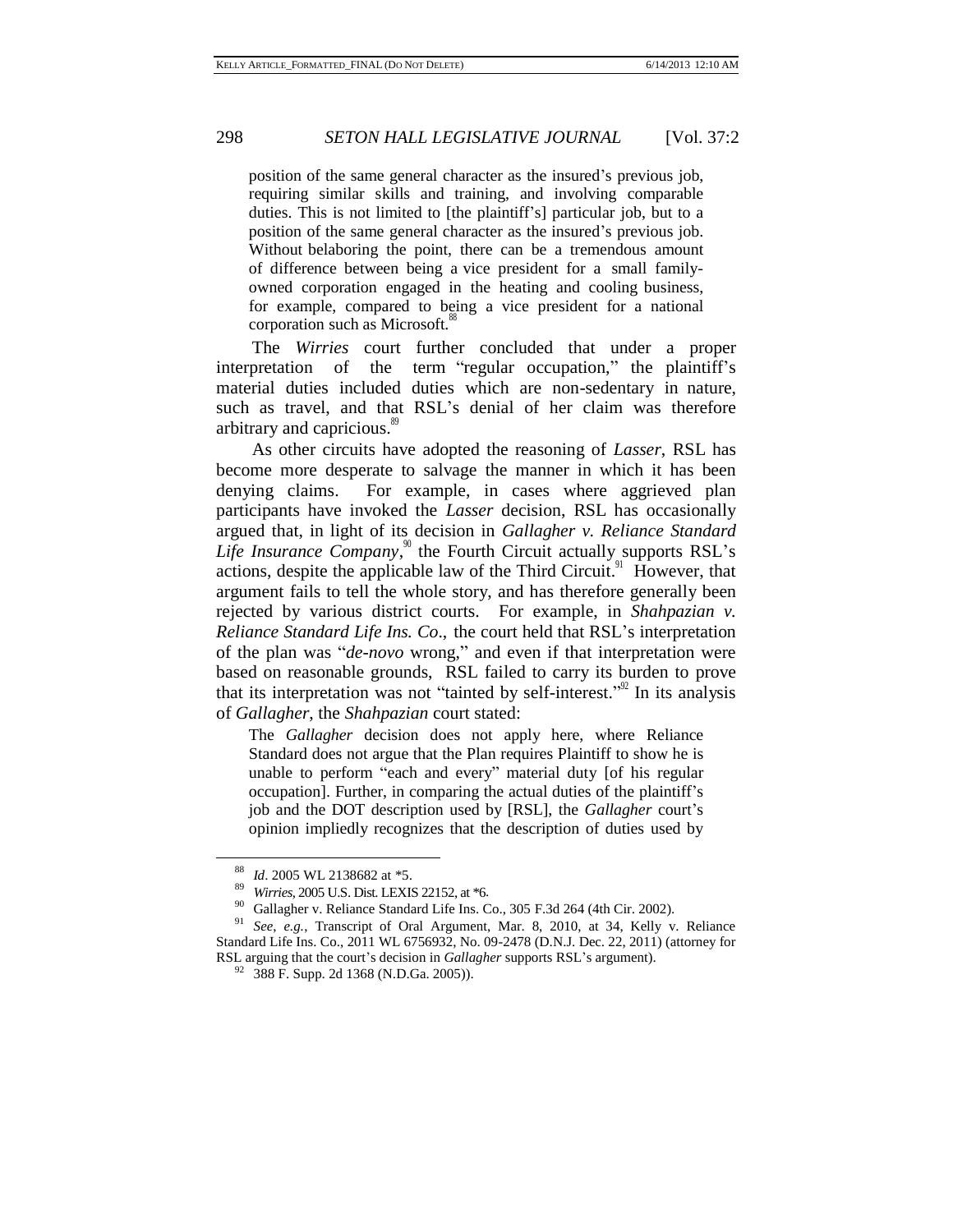the administrator should reflect the actual duties of the claimant's specific job. To the extent that *Gallagher* is relevant, it undermines, rather than supports, [RSL's] interpretation of the Plan here.<sup>93</sup>

Also consider *Ranson v. Unum Life Insurance Company of America*, which cited *Gallagher* for the proposition that "the review of [the administrator's] benefits denial decision appropriately begins with a precise and detailed listing of the essential duties of [the claimant's] position at [his employer]" and that "[t]his is so because the Plan definition for disability is stated in terms of the claimant's occupation".<sup>94</sup>

Indeed, *Lasser*, *Creasy*, *Shahpazian*, *Ranson*, *Freling*, and *Wirries* are just a few of the numerous decisions rejecting the unlawful interpretation of "regular occupation" that RSL knowingly continues to use today in its evaluation of disability benefit applications from injured plan participants. Indeed, the overwhelming majority of these cases hold that the term "regular occupation" is not susceptible to the broad interpretation consistently applied by RSL despite the company's full knowledge that such repeated action violates ERISA.

By way of further example, the court in *Smith [v. Reliance](http://www.westlaw.com/Find/Default.wl?rs=dfa1.0&vr=2.0&DB=4637&FindType=Y&ReferencePositionType=S&SerialNum=2005840627&ReferencePosition=999) Standard Life [Insurance Company](http://www.westlaw.com/Find/Default.wl?rs=dfa1.0&vr=2.0&DB=4637&FindType=Y&ReferencePositionType=S&SerialNum=2005840627&ReferencePosition=999)* held that Reliance Standard's broad definition of the plaintiff's "regular occupation" was unreasonable because "it ignores the qualifier 'his/her' in the Policy's language . . . .and the fact that Reliance's own claim form includes a section entitled 'Occupation Analysis' within which a claimant's employer is asked various questions about the 'employee's occupation."<sup>"</sup>

Similarly, the Court in *Ebert v. Reliance Standard Life [Insurance](http://www.westlaw.com/Find/Default.wl?rs=dfa1.0&vr=2.0&DB=4637&FindType=Y&ReferencePositionType=S&SerialNum=2001989065&ReferencePosition=735) [Company](http://www.westlaw.com/Find/Default.wl?rs=dfa1.0&vr=2.0&DB=4637&FindType=Y&ReferencePositionType=S&SerialNum=2001989065&ReferencePosition=735)* held that the administrator's use of the DOT to define the claimant's "regular occupation" was improper because a description of the claimant's actual job duties was available to the administrator and "[t]here is no reason to assume that a national standard set forth in the DOT defines the duties of [the claimant's] regular occupation."<sup>%</sup>

The court in *Conrad v. [Reliance Standard](http://www.westlaw.com/Find/Default.wl?rs=dfa1.0&vr=2.0&DB=4637&FindType=Y&ReferencePositionType=S&SerialNum=2003742648&ReferencePosition=240) Life Insurance Compan[y](http://www.westlaw.com/Find/Default.wl?rs=dfa1.0&vr=2.0&DB=4637&FindType=Y&ReferencePositionType=S&SerialNum=2003742648&ReferencePosition=240)* held that the administrator's decision to deny benefits based on the plaintiff's ability to perform "the material duties of his/her regular occupation" was unreasonable because its vocational experts failed to "examine [the plaintiff's] ability to do any of the specific tasks required

Id. at 1378 (citation omitted).

[<sup>250</sup> F. Supp. 2d 649, 656-57 \(E.D.Va.](http://www.westlaw.com/Find/Default.wl?rs=dfa1.0&vr=2.0&DB=4637&FindType=Y&ReferencePositionType=S&SerialNum=2003219538&ReferencePosition=656) 2003).

<sup>95</sup> 350 F. Supp. 2d 993, 999 (S.D.Fla. 2004).

<sup>96</sup> Ebert v. Reliance Standard Life Ins. Co., 171 F. Supp. 2d 726, 735 (S.D.Ohio 2001).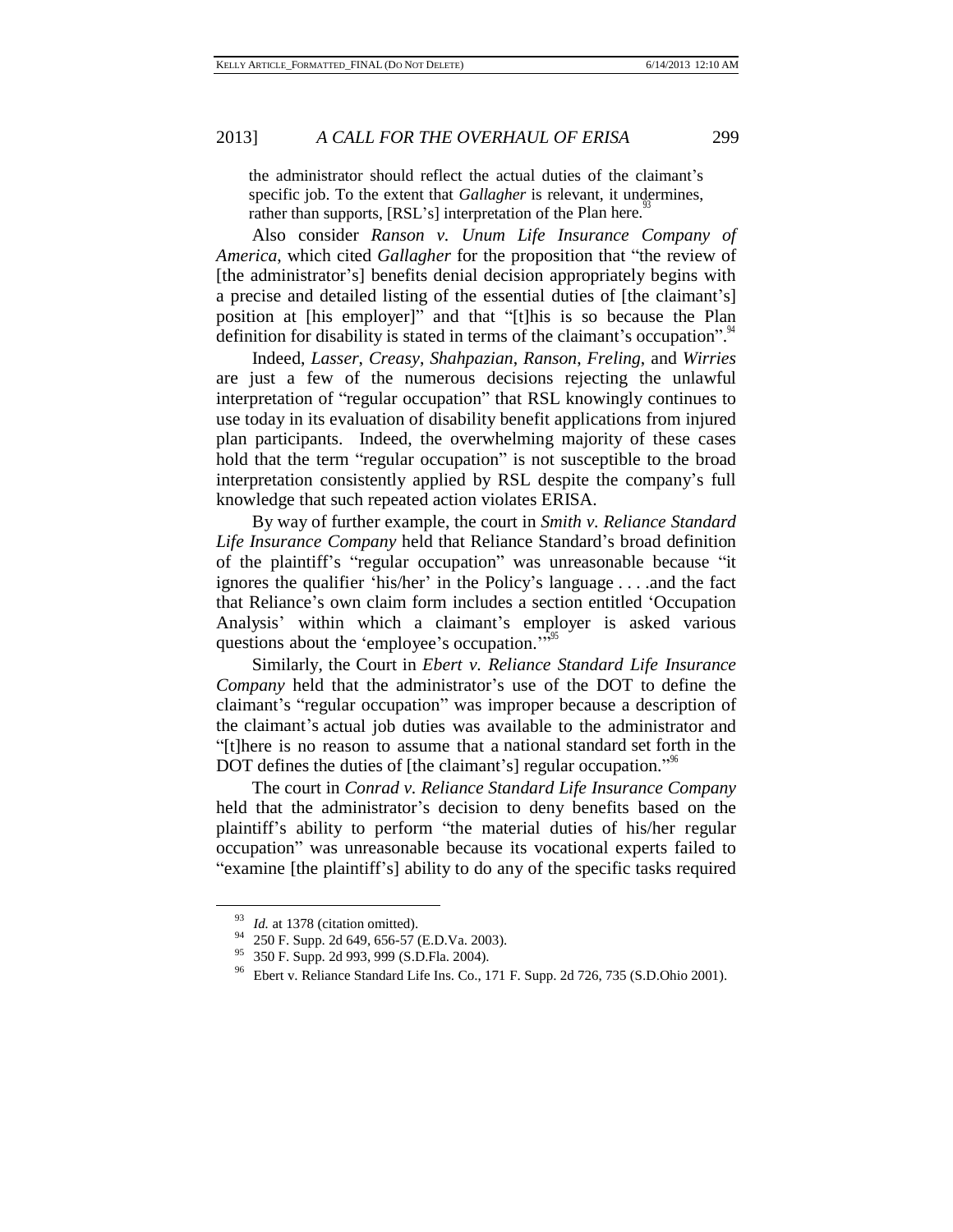by the job [he] held."<sup>97</sup>

In *Greene v. Reliance [Standard](http://www.westlaw.com/Find/Default.wl?rs=dfa1.0&vr=2.0&DB=0000999&FindType=Y&SerialNum=2005546939) Life Ins. Co.,* the court held that the administrator's use of the generic definition of his position in the DOT was unreasonable because the generic definition did not include certain activities that were material to the plaintiff's job with his employer, namely climbing stairs, ladders and catwalks and crawling in and around industrial equipment. The *Greene* court held:

When making an eligibility determination under an ERISAcovered policy, a plan fiduciary must use an 'objectively reasonable' description of the insured's occupation which includes duties comparable to those actually performed by the insured.<sup>98</sup>

#### *D. Ethical Considerations Regarding ERISA Violations*

It might surprise readers to learn several of the above cases were litigated on behalf of RSL by the same defense attorneys. For example, the same attorneys lost *Weinberger*,<sup>99</sup> *Lasser*,<sup>100</sup> *Freling*,<sup>101</sup> *Shahpazian*,<sup>10</sup> and *Creasy*<sup>103</sup> on substantially similar grounds.

After the first defeat, these holdings should have come as no surprise to the defense lawyers, who continued to lose nearly identical arguments, on identical issues, about nearly identical insurance policies, for nearly identical conduct, by the same client.<sup>104</sup> Nevertheless, the plan administrator forced these disabled and out-ofwork plan participants to court with full knowledge that doing so was unlawful and in violation of ERISA.

Despite myriad rulings that RSL's conduct violates ERISA, the company continues to apply the very same unlawful definition for the term "regular occupation" that it has been applying for more than thirteen years.<sup>105</sup> Although there can be no question that RSL knows

 $97$  Conrad v. Reliance Standard Life Ins. Co., 292 F. Supp. 2d 233, 240-241 (D. Mass. 2003).

<sup>98</sup> Greene v. Reliance Standard Life Ins. Co., No. 7:03-cv-00025, 2004 U.S. Dist. LEXIS 23401, at \*1-2 (W.D.Va. Oct. 26, 2004).

<sup>&</sup>lt;sup>99</sup> Weinberger v. Reliance Standard Life Ins. Co., 54 F. App'x. 553 (3d Cir. 2002).

 $^{100}\,$  344 F.3d at 386.

<sup>101</sup> 315 F. Supp. 2d at 1288.

<sup>102</sup> 388 F. Supp. 2d at 1368.

<sup>103</sup> 2008 U.S. Dist. LEXIS 24257.

<sup>104</sup> *Id*.

<sup>105</sup> *See e.g*. Amended Complaint at ¶96 Kelly v. Reliance Standard Life Ins. Co., No. 09–2478, 2011 WL 6756932 (D.N.J. Dec. 22, 2011).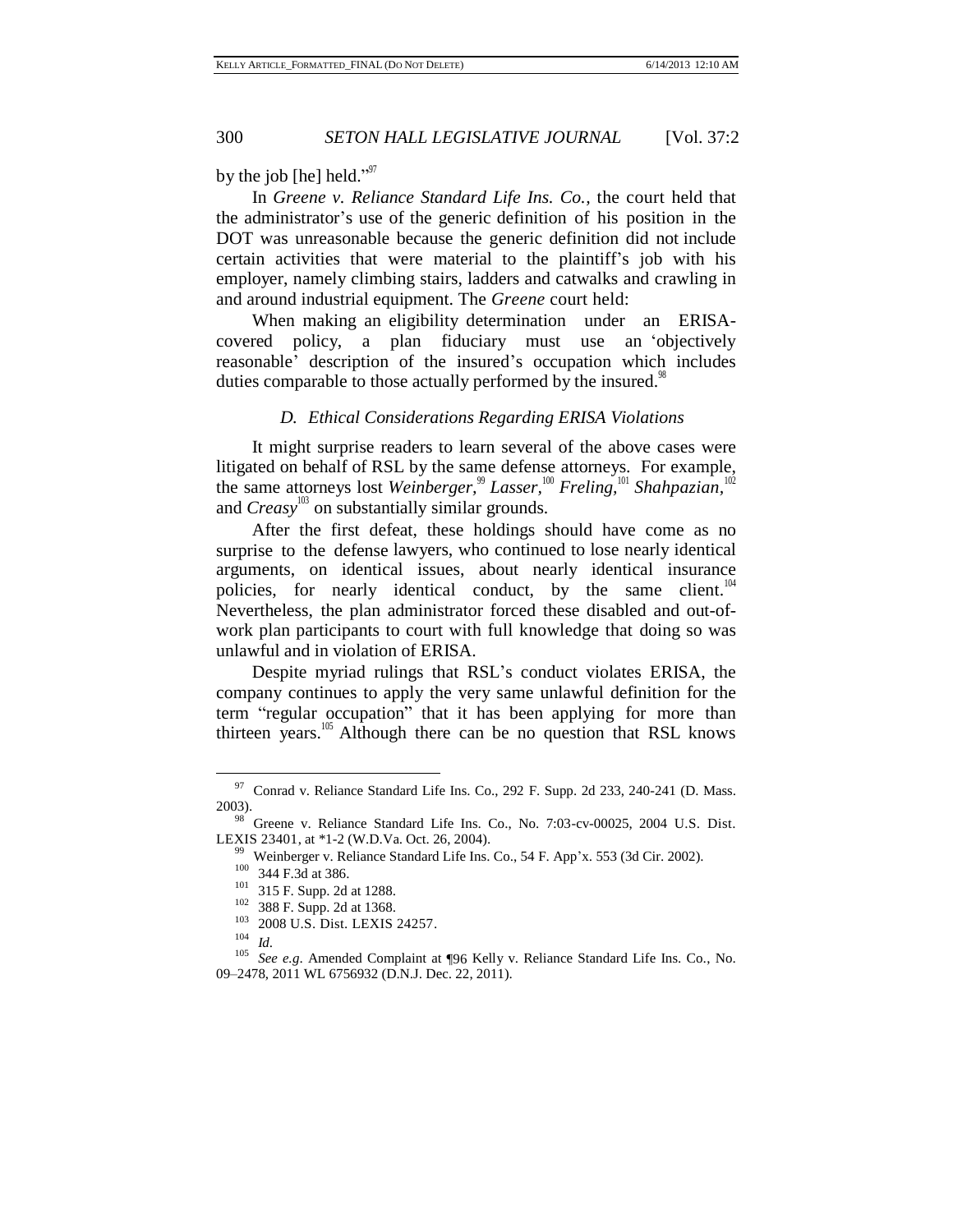application of the proscribed definition to be unlawful the denials continue to the detriment of disabled employees and their families.

There is no doubt that the company's continued violations of ERISA are willful and knowing. For example, one of the same lawyers for RSL who lost the numerous above-referenced cases on *Lasser* grounds appeared before the United States District Court for the District of New Jersey on December 14, 2010, at which time he was questioned by the Court regarding his client's continued use of the same prohibited language; specifically, at oral argument on the plaintiff's motion for summary judgment in *Kelly v. Reliance Standard Life Ins. Co.,* defense counsel acknowledged and admitted the company's violations, stating:

I understand your Honor's concerns. Trust me when I say [sic] I saw the letter I said, well, why did you do that . . . . Without waiving any privileges I called the client and said, for God's sake make sure this isn't a template, you can't do this.<sup>1</sup>

Noting that "Reliance should want to look as clean as a whistle, given the number of judges that are jumping all over their heads," the court issued an order remanding the matter for further consideration, as the "price that the company pays for looking as if they are literally thumbing their nose at the Third Circuit." $107$ 

#### *III. ERISA Lacks Any Real Deterrent Against Unlawful Claim Denial*

During periods of disability, plan participants must predictably turn to other sources of income, such as: liquidation of savings and retirement accounts (with penalties for early withdrawal); sale of real property (perhaps at a loss in the current market); lines of credit (with applicable interest); home equity loans; and the cash surrender of insurance policies that were originally intended to provide for loved ones at death. RSL would likely classify these losses, penalties, and interest payments as "consequential damages" that are beyond the scope of ERISA recovery and therefore unrecoverable; however, they are indeed very real losses suffered at the company's own hands and are the proximate result of its intentional wrongdoing.

<sup>106</sup> Transcript of Oral Argument at 10:21-11:2 (Dec. 14, 2010), Kelly v. Reliance Standard Life Ins. Co., 2011 WL 6756932, No. 09-2478 (D.N.J. Dec. 22, 2011).

<sup>107</sup> *Id.* at 13:3-5, 12:21-23.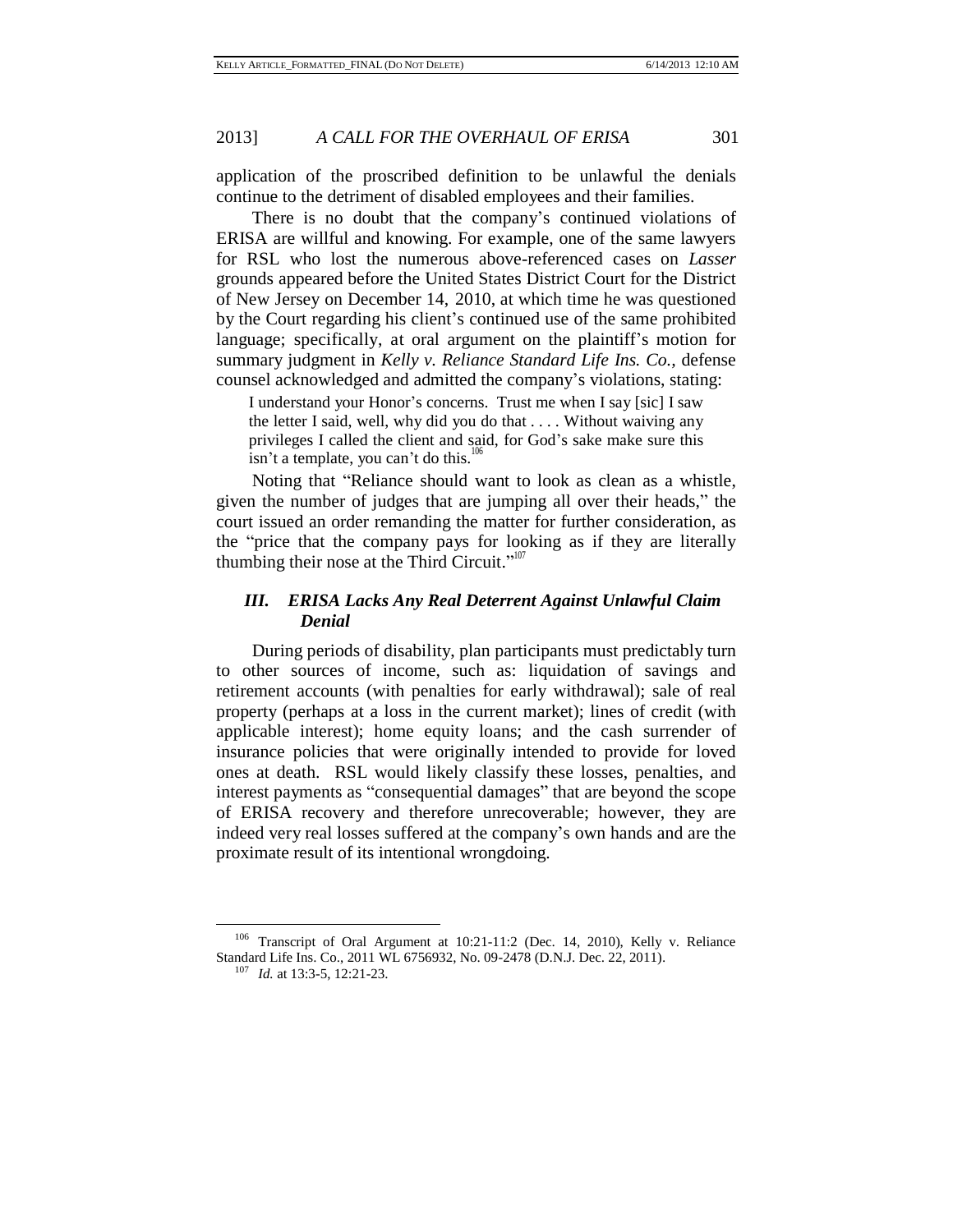Consider Dr. Lasser's case, in which his lawsuit against RSL was filed in 1999.<sup>108</sup> Presumably, the good doctor had gone without workrelated income for some time before that date, because the plan first required him to satisfy the Elimination Period and to then exhaust his available administrative remedies after the claim was denied. The matter was not finally concluded until the Supreme Court of the United States denied *certiorari* five years later, on May 24, 2004.<sup>109</sup> Therefore, even though Dr. Lasser ultimately "won" his case, he may have gone without promised income for more than four years, something that many disabled employees cannot afford to do, especially during a period of disability with its associated medical costs.

Meanwhile, RSL had use and enjoyment of Dr. Lasser's money during the entire time with knowledge that Dr. Lasser could not recover lost interest or consequential damages under ERISA. Reflect for a moment on the fact that RSL, with full knowledge that its unreasonable interpretation of "regular occupation" constitutes a *per se* violation of ERISA, continues to apply that same interpretation. Consider also that, despite knowledge of the unlawfulness of its conduct, the company appears willing to force each claim to the courts. At some point, it becomes appropriate to ask "why does a corporate defendant willingly refuse to comply with federal law even where it is certain to lose in the end?" In the opinion of this author, the reason is that (putting morals and ethics aside for the moment) it makes good business sense for companies like RSL to intentionally and knowingly violate ERISA because there is no penalty for doing do beyond a possible award of attorney fees.

## *A. Remanding Cases to the Plan Administrator Seems Illogical*

After determining that a plan administrator acted arbitrarily and capriciously in violation of ERISA, courts often remand the matter right back to the offending administrator for a third bite at the apple.<sup>110</sup> For example, in *Pakovich v. Broadspire Services, Inc.*, the Seventh Circuit held in pertinent part that "when the plan administrator has not issued a

<sup>108</sup> Brief of Appellant at 5, Lasser v. Reliance Standard Life Ins. Co., 344 F.3d. 381 (3d Cir. 2001), No. 02-4123. 2003 WL 24045981 (stating that Lasser's case was removed from state to federal court in 1999).

<sup>109</sup> Reliance Standard v. Lasser, 541 U.S. 1063 (2004).

<sup>110</sup> Administrative review is the first "bite at the apple," administrative appeal is the second, and remand is the third.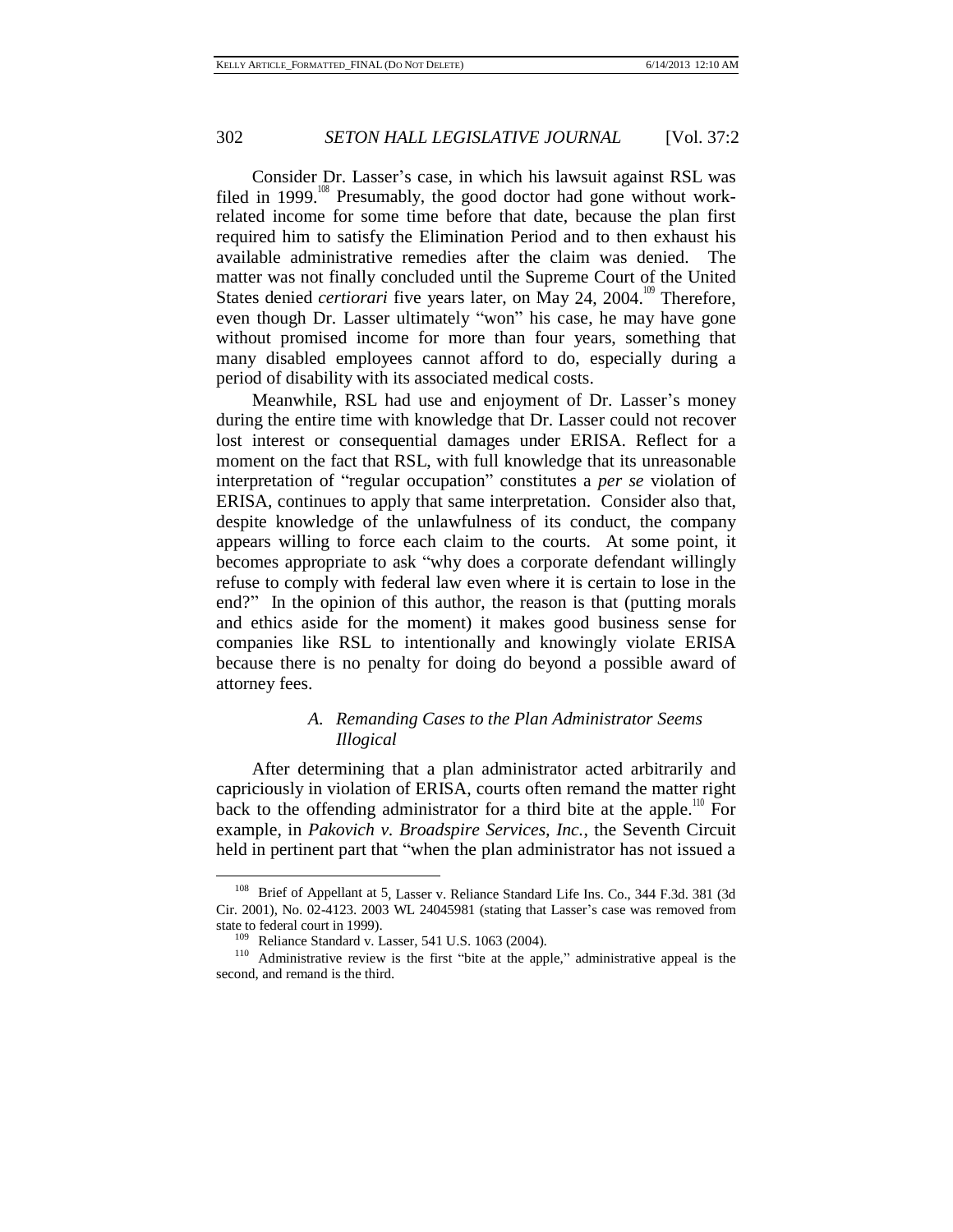decision on a claim for benefits that is now before the courts, the matter must be sent back to the plan administrator to address the issue in the first instance."<sup>III</sup> However, a more appropriate result from the same Circuit may be found in *White v. Airline Pilots Association*, where the court found that "it would be unreasonable for [the administrator] to deny the application for benefits on any ground" and that "[the administrator's] conduct was patently unreasonable in failing to provide a full and fair review.<sup>"[12]</sup> The court thus had no confidence that the plan administrator would give the applicant a full and fair review if the case was remanded.<sup>113</sup>

Some courts have recognized that the remedy of remand actually penalizes aggrieved plan participants and benefits the offending plan administrator. For example, consider *Zervos v.Verizon New York, Inc.*, in which the court held that "remand of an ERISA action seeking benefits is inappropriate where the difficulty is not that the administrative record was incomplete but that a denial of benefits based on the record was unreasonable."<sup>114</sup>Also consider *Grosz-Salomon v*. *Paul Revere Life Insurance Company* holding that "a plan administrator will not get a second bite at the apple when its first decision was simply contrary to the facts."<sup>Its</sup> Finally, take into account *Watson v. UNUMProvident Corporation*, refusing to order remand following a finding that the insurer had acted arbitrary and capriciously in order that the insurer face the "consequences of its unreasonable and unprincipled deliberative process."<sup>116</sup>Also persuasive is a recent symposium article on the subject:

Philosophically, the notion of a remand is antagonistic to our system of civil jurisprudence; moreover it defeats the congressional purpose of the ERISA Statute. A law designed for the protection of plan participants and their beneficiaries fails to meet that goal where plan administrators are given multiple opportunities to shore up a defective record and benefits are either delayed or denied.<sup>117</sup>

In light of the cases and authorities discussed herein, it would

<sup>111</sup> *Pakovich* 535 F.3d 601 at 605 (7th Cir. 2008).

<sup>&</sup>lt;sup>112</sup> 364 F.Supp.2d 747, 765-66 (N.D. Ill. April 8, 2005)<br><sup>113</sup> *M* at 766

 $\frac{113}{114}$  *Id.*at 766.

<sup>&</sup>lt;sup>114</sup> 277 F.3d 635, 648 (2d Cir. 2002).

<sup>237</sup> F.3d 1154, 1163 (9th Cir. 2001).

<sup>&</sup>lt;sup>116</sup> 185 F. Supp. 2d 579, 587 (D. Mich. 2002).

<sup>117</sup> Mark D. DeBofsky, *The Paradox of the Misuse Of Administrative Law in Erisa Benefit Claims*, 37 J. MARSHALL L. REV. 727 AT 749 (2004).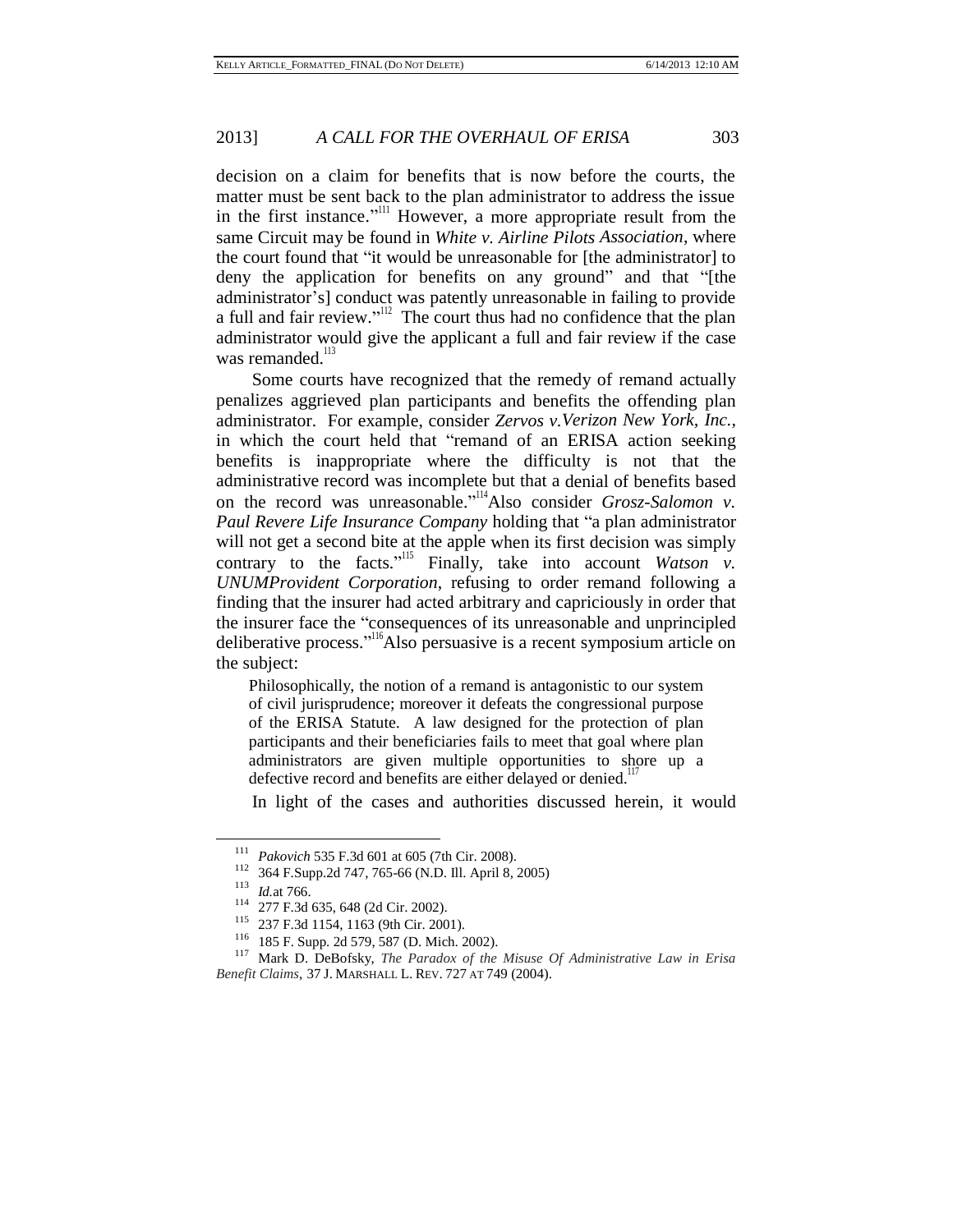appear that ERISA, however well-intended by Congress at its inception, has actually resulted in a bizarre system of judicial review for denials of employee benefits where the unscrupulous plan administrators are financially rewarded for intentionally violating federal law.

## *B. Result - ERISA's Current Framework is Insufficient to Deter Bad Faith Denials*

Consider the following scenario for the proposition that ERISA is insufficiently drafted so as to deter knowing violations by unscrupulous plan administrators. Further, consider the argument that ERISA perversely *incentivizes* the intentional wrongful denial of legitimate benefit disability claims. Imagine that "Employer" provides its employees with a disability plan like the one in *Lasser* by purchasing a group disability insurance policy whereby covered employees will earn 66.6% of covered earnings in the event that they become totally disabled and cannot perform the material duties of their regular occupation. The term "regular occupation" is undefined in the policy. "Employee," who earns \$80,000 per year, becomes totally disabled and cannot return to work. After completing the requisite elimination period Employee applies for long-term disability benefits from the plan administrator (in this hypothetical, the employer has contractually shifted responsibility for administration and eligibility determinations to the carrier).

Plan Administrator denies the claim for the same reasons set forth by RSL in *Lasser*. Employee files an administrative appeal without the assistance of counsel. The denial is upheld by the Plan Administrator. Employee then hires an attorney who files a complaint in federal court. While he is waiting for the claim to be heard Employee is without income and must sell assets, liquidate his 401(k) account (with penalties), cash in his policies of insurance on his life, and borrow against the equity in his home (with interest).

Under ERISA Employee is only permitted to ask for the actual benefits denied. This means that if he is disabled for an entire year, he would only be eligible to receive \$52,800 (i.e. 66.6% of \$80,000). The defense lawyers file their summary judgment motions and attach canned briefs from their firm brief bank. The plaintiff's lawyer (hired on a contingent basis) files his own cross-motion for summary judgment citing *Lasser* and its progeny. After the matter has been fully briefed (more than a full year after Employee became eligible to receive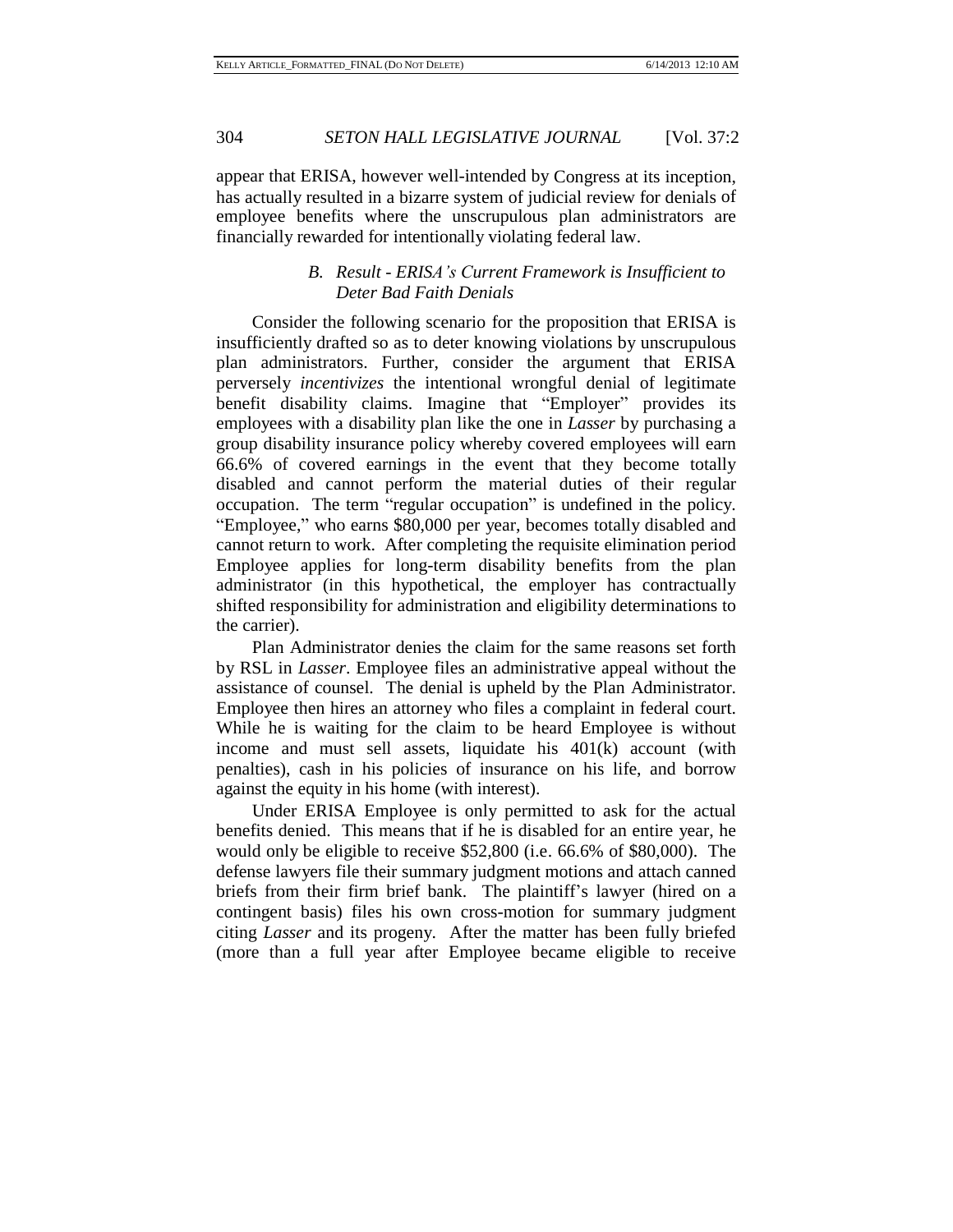benefits) the Plan Administrator offers to settle the entire case for \$52,800 (i.e. the full value of benefits owed).

Of course, under these facts, Employee's attorney would be hardpressed to pass on the settlement offer, despite the strong merits of his case because he has obtained 100% of the benefits owed under the applicable plan. Employee collects the \$52,800, but must first pay his lawyer 1/3 in contingent fees, or \$17,424 (because the case did not go to judgment thereby permitting a petition for fees under ERISA), leaving Employee with only \$35,376, minus the penalties, interest, and losses incurred to replace the lost income during the first year of disability (the so-called "consequential damages"). The Plan Administrator, on the other hand, merely had to pay its own defense attorneys and was permitted to enjoy the "time value" of the entire \$52,800 for an entire year.

Put simply, ERISA offers no sufficient disincentive for even the most egregious violations of its provisions. Plan Administrators are financially encouraged to "play the numbers", denying cases and then offering to settle for some amount less than what is owed. This is true because even if the Plan Administrator loses, it might get another bite at the apple by virtue of remand, and there is no penalty for even the most egregious misconduct. Also, when cases are remanded to the carrier the disabled employee continues without much needed income during that time. Because there are no punitive damages available under ERISA, even for bad faith denials, the plan administrator's potential losses are limited to reasonable counsel fees.

From a tax policy perspective, the incentive to wrongfully deny claims works against the public interest. In the above scenario, Employer enjoyed a tax deduction for the amount of the premium paid on the plan's disability policy.<sup>118</sup> But this deduction was unwarranted if the terms of that policy are not complied with by the insurer. Additionally, the income that Employee *should* have received would ordinarily be taxable, but because that income was not timely paid as it should have been, no tax revenue was generated for public benefit during the period of disability.<sup>119</sup> Therefore, when a plan administrator unlawfully denies a benefit claim in violation of ERISA it injures the public *in addition to* the disabled plan participant and his family.

<sup>118</sup> 26 U.S.C. § 162 (2012).

<sup>119</sup> 26 U.S.C. § 106(a) (2012).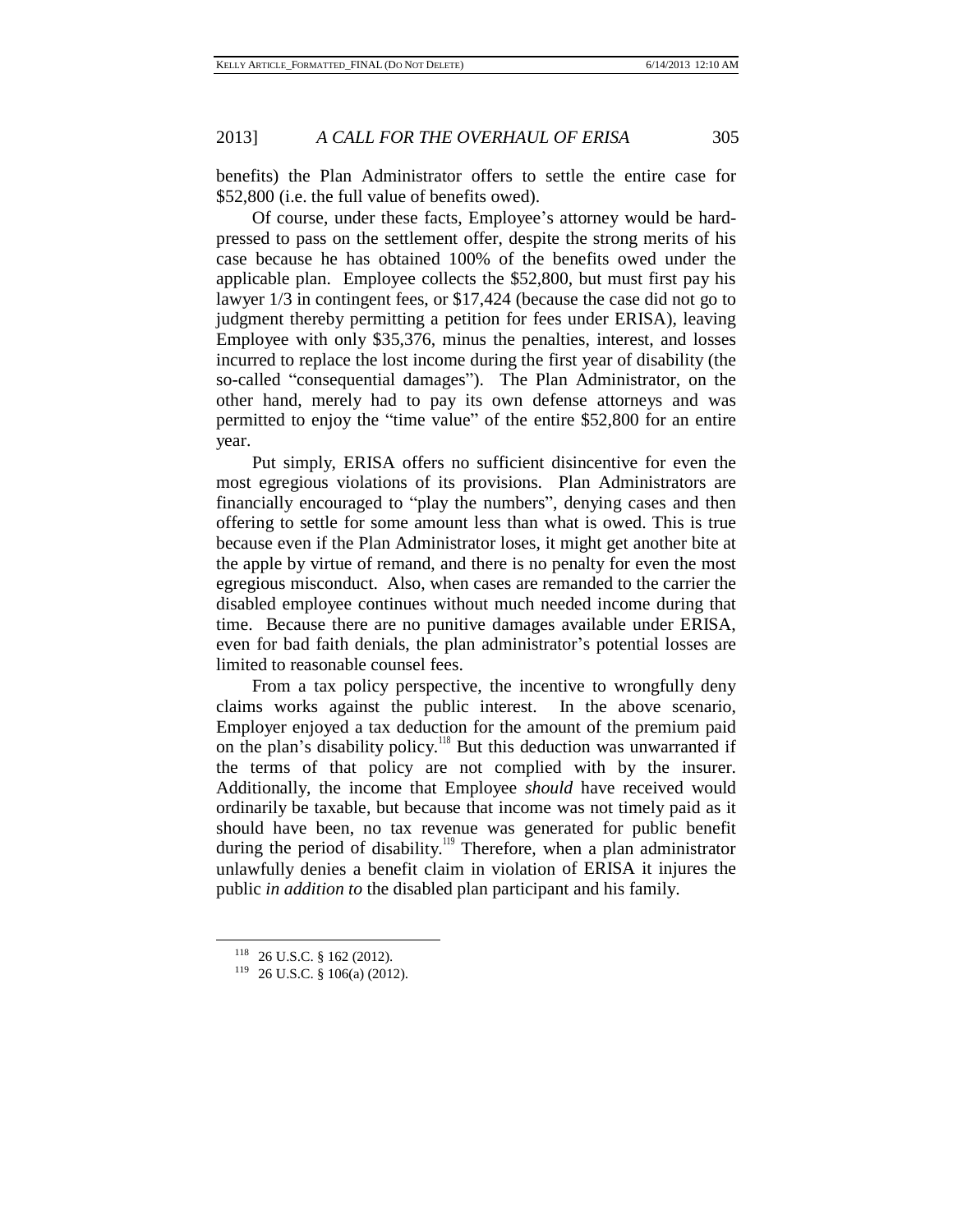#### *IV. Proposed Amendments to ERISA's Recovery Framework*

It is the conclusion and recommendation of this author that for the reasons stated herein ERISA lacks the requisite deterrent to fulfill its Congressional intent. Plan administrators are encouraged to refuse, or at least delay, payment of welfare benefits owed to disabled employees. Without the availability for recovery of punitive and consequential damages, aggrieved plaintiffs are compelled to settle their cases after the longest possible delay, for less than the amount owed. As a proposed solution to this legislative shortfall, the following amendments are encouraged:

1. Recovery of treble and/or punitive damages should be available to plaintiffs where a knowing and/or bad faith violation of ERISA is alleged.

2. Employers should be made vicariously liable for the conduct of their insurance carrier as a co-fiduciary even where responsibility for determination of eligibility has been delegated by the plan administrator.

3. Consequential damages should be made available to plaintiffs who can demonstrate through evidentiary proofs that an administrator's conduct has proximately resulted in losses that beyond the contractual benefits owed.

4. The Employer should forfeit any otherwise available tax deduction for payment of policy premiums where a knowing and/or bad faith violation of ERISA can be shown.

5. Where bad faith conduct can be proved, a court *shall* (i.e. not *may*) award reasonable attorney fees and costs of suit and *may* apply a multiplier to said fee where such relief is appropriate.

#### *CONCLUSION*

For the reasons set forth herein, ERISA is presently inadequate to deter bad faith denials of legitimate disability claims by plan administrators. Indeed, the Act is so weak that it financially incentivizes the bad faith denial of legitimate claims, forcing disabled participants to re-litigate well-settled issues in the courts. Through their intentional and knowing misconduct, offending plan administrators and their insurance carriers are rewarded while they continue to injure plan participants and their families. Additionally, these offending companies contribute toward a shortfall in tax revenue and overburden the judicial system with relative impunity. Accordingly, ERISA should be overhauled and amended to deter companies like RSL from continuing